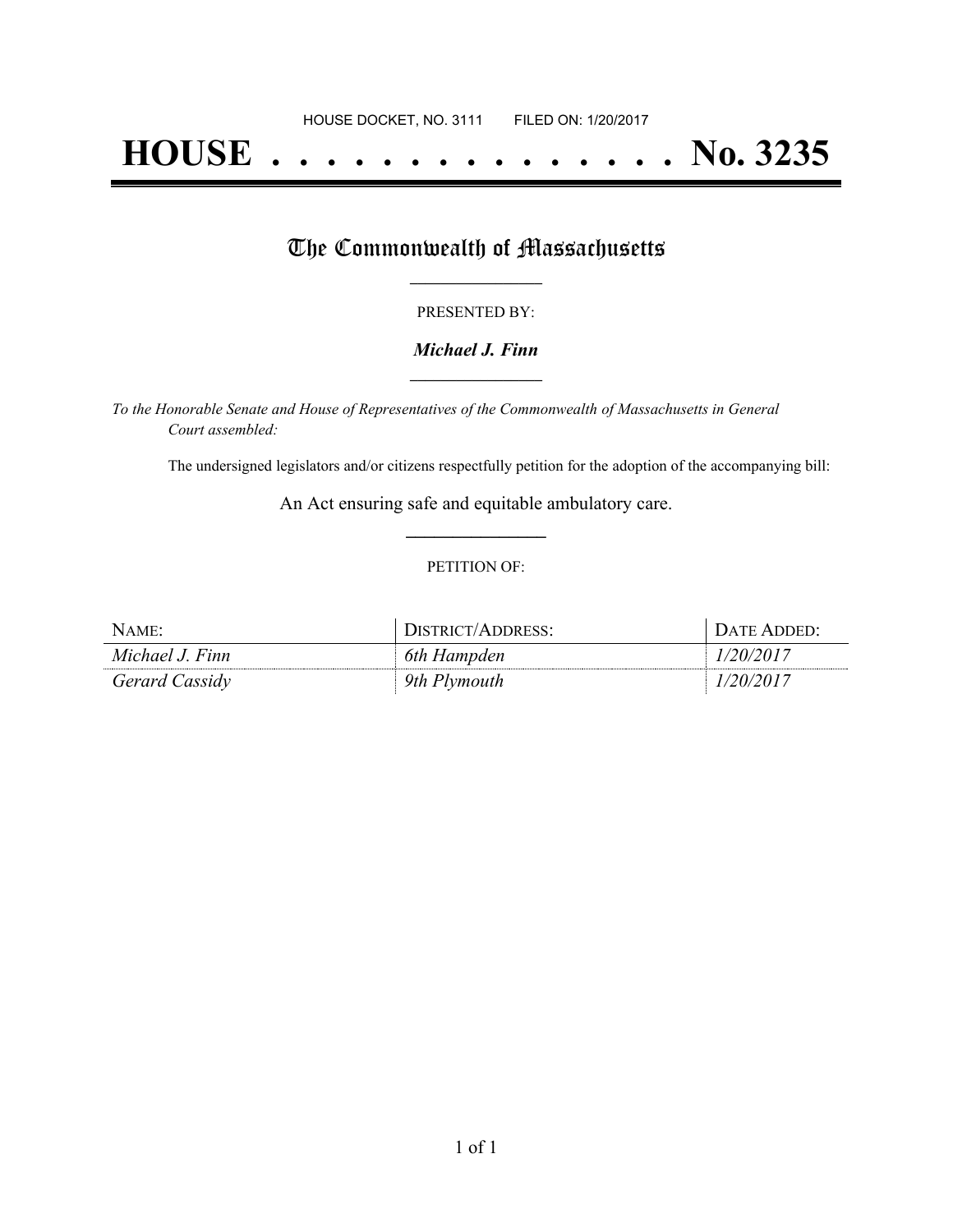## **HOUSE . . . . . . . . . . . . . . . No. 3235**

By Mr. Finn of West Springfield, a petition (accompanied by bill, House, No. 3235) of Michael J. Finn and Gerard Cassidy relative to the health care delivery and payment system and ensuring safe and equitable ambulatory care. Public Health.

### The Commonwealth of Massachusetts

**In the One Hundred and Ninetieth General Court (2017-2018) \_\_\_\_\_\_\_\_\_\_\_\_\_\_\_**

**\_\_\_\_\_\_\_\_\_\_\_\_\_\_\_**

An Act ensuring safe and equitable ambulatory care.

Be it enacted by the Senate and House of Representatives in General Court assembled, and by the authority *of the same, as follows:*

| $\mathbf{1}$ | SECTION 1. Chapter 6D of the General Laws, is hereby amended by striking out section                 |
|--------------|------------------------------------------------------------------------------------------------------|
| 2            | 5, as appearing in the 2014 Official Edition, and inserting in place thereof the following section:- |
| 3            | The commission shall monitor the reform of the health care delivery and payment system               |
| 4            | in the commonwealth under this chapter. The commission shall: (i) set health care cost growth        |
| 5            | goals for the commonwealth; (ii) enhance the transparency of provider organizations and clinics      |
| 6            | as defined by section 52 of chapter 111 of the General Laws; (iii) monitor the development of        |
| 7            | ACOs and patient-centered medical homes; (iv) monitor the adoption of alternative payment            |
| 8            | methodologies; (v) foster innovative health care delivery and payment models that lower health       |
| 9            | care cost growth while improving the quality of patient care; (vi) monitor and review the impact     |
| 10           | of changes within the health care marketplace and (vii) protect patient access to necessary health   |
| 11           | care services.                                                                                       |
|              |                                                                                                      |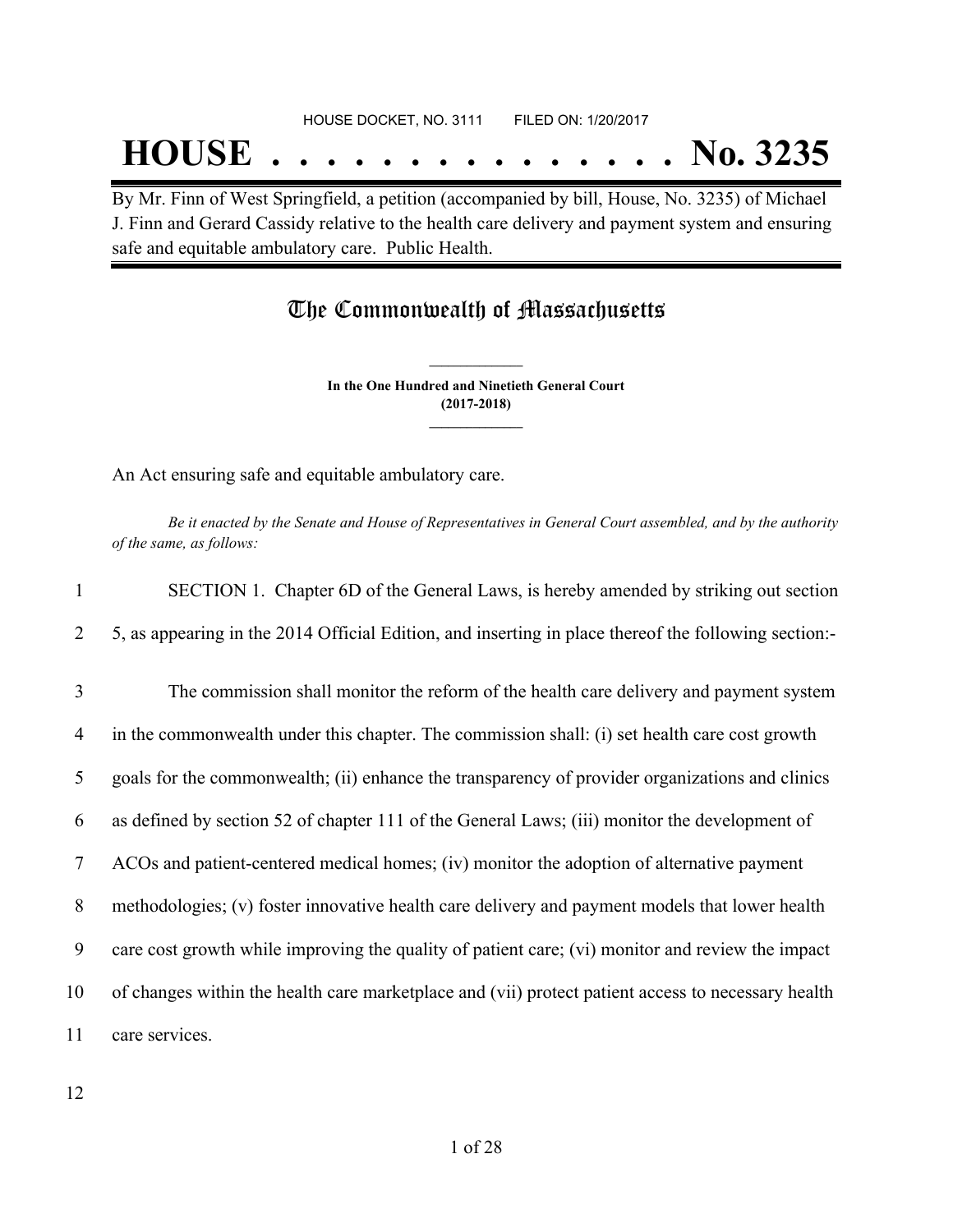- SECTION 2. Section 8 of said chapter 6D, as so appearing, is hereby amended by striking out paragraphs (d) and (e) and inserting in place thereof the following paragraphs:-
- 

 (d) The commission shall identify as witnesses for the public hearing a representative sample of providers, provider organizations, payers and others, including: (i) at least 3 academic medical centers, including the 2 acute hospitals with the highest level of net patient service revenue; (ii) at least 3 disproportionate share hospitals, including the 2 hospitals whose largest per cent of gross patient service revenue is attributable to Title XVIII and XIX of the federal Social Security Act or other governmental payers; (iii) community hospitals from at least 3 separate regions of the commonwealth; (iv) freestanding ambulatory surgical centers from at least 3 separate regions of the commonwealth; (v) at least 1 urgent care clinic as defined in section 52 of chapter 111 of the General Laws; (vi) at least 1 limited services clinic as defined in section 52 of chapter 111 of the General Laws; (vii) community health centers from at least 3 separate regions of the commonwealth; (viii) the 5 private health care payers with the highest enrollments in the commonwealth; (ix) any managed care organization that provides health benefits under Title XIX; (x) the group insurance commission; (xi) at least 3 municipalities that have adopted chapter 32B; (xii) at least 4 provider organizations, at least 2 of which shall be certified as accountable care organizations, 1 of which has been certified as a model ACO, which shall be from diverse geographic regions of the commonwealth; and (xii) any witness identified by the attorney general or the center.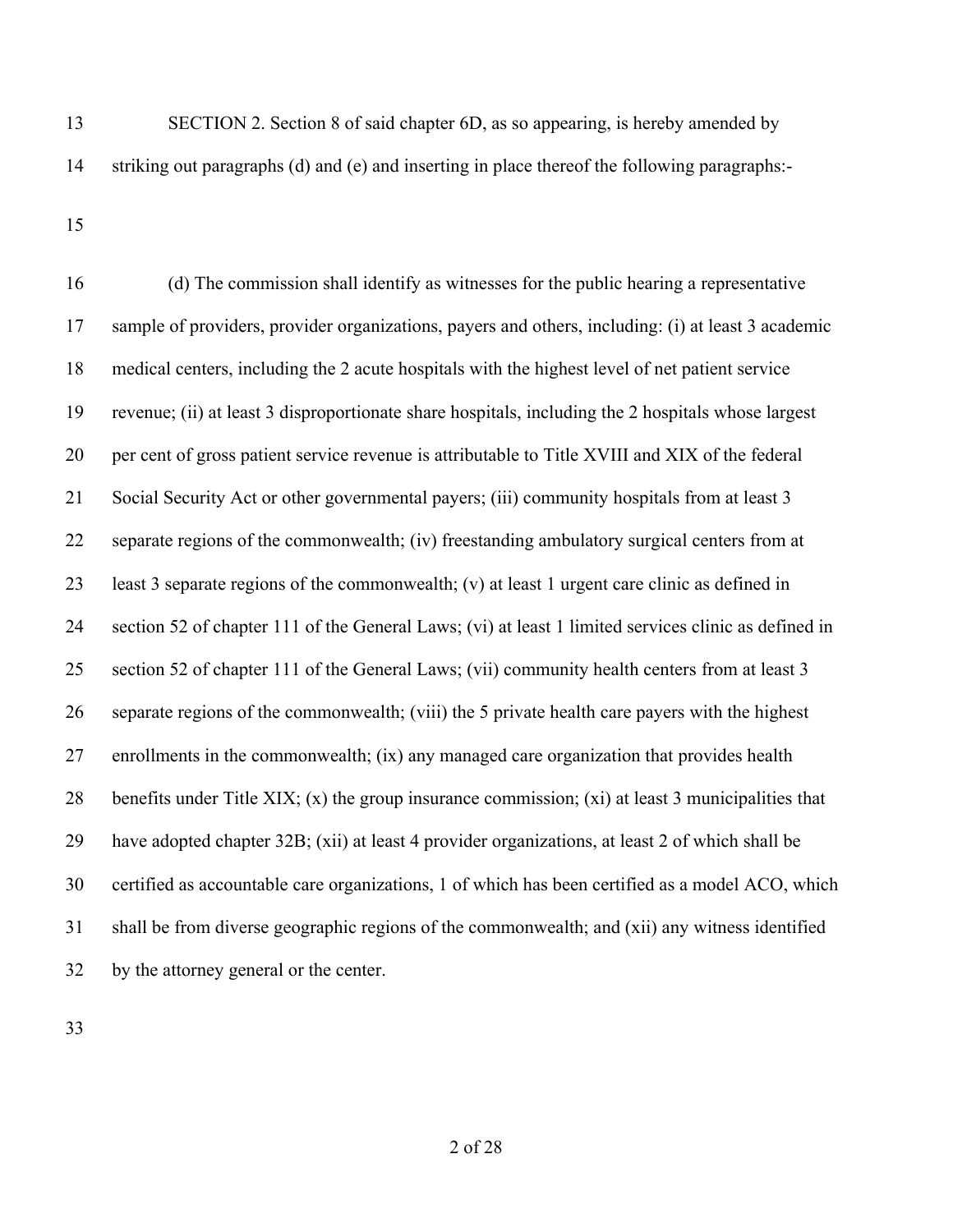(e) Witnesses shall provide testimony under oath and subject to examination and cross examination by the commission, the executive director of the center and the attorney general at the public hearing in a manner and form to be determined by the commission, including, but not limited to: (i) in the case of providers and provider organizations; testimony concerning payment systems; care delivery models; payer mix; the payer mix of ambulatory surgical centers, urgent care clinics as defined in section 52 of chapter 111 of the General Laws, and limited services clinics as defined in section 52 of chapter 111 of the General Laws, as compared to hospitals in the same primary service area; cost structures; administrative and labor costs; capital and technology cost; adequacy of public payer reimbursement levels; reserve levels; utilization trends; relative price; quality improvement and care-coordination strategies; investments in health information technology; the relation of private payer reimbursement levels to public payer reimbursements for similar services; efforts to improve the efficiency of the delivery system; efforts to reduce the inappropriate or duplicative use of technology and the impact of price transparency on prices; and (ii) in the case of private and public payers, testimony concerning factors underlying premium cost and rate increases, the relation of reserves to premium costs, efforts by the payer to reduce the use of fee-for-service payment mechanisms, the payer's efforts to develop benefit design, network design and payment policies that enhance product affordability and encourage efficient use of health resources and technology including utilization of alternative payment methodologies, efforts by the payer to increase consumer access to health care information, efforts by the payer to promote the standardization of administrative practices, the impact of price transparency on prices and any other matters as determined by the commission. The commission shall solicit testimony from any payer which has been identified by the center's annual report under subsection (a) of section 16 of chapter 12C as (1) paying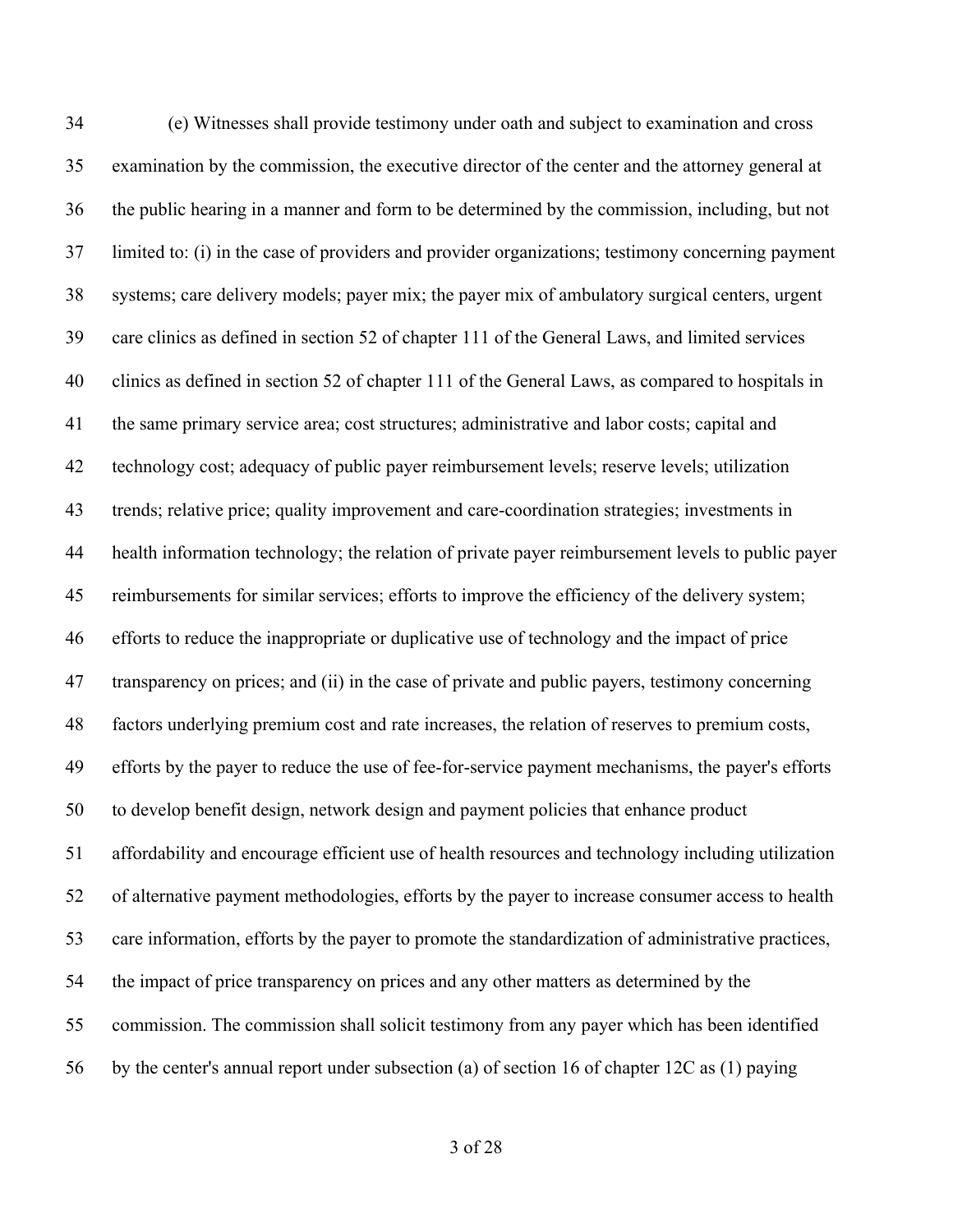providers more than 10 per cent above or more than 10 per cent below the average relative price or (2) entering into alternative payment contracts that vary by more than 10 per cent. Any payer identified by the center's report shall explain the extent of price variation between the payer's participating providers and describe any efforts to reduce such price variation.

 SECTION 3. Subsection (a) of section 8 of chapter 12C of the General Laws, as so appearing, is hereby amended by striking out the second sentence and inserting in place thereof the following sentence:-

 Such uniform reporting shall enable the center to identify, on a patient-centered and provider-specific basis, statewide and regional trends in the cost, price, availability, utilization, and public payer mix of medical, surgical, diagnostic and ancillary services provided by acute hospitals, nursing homes, chronic care and rehabilitation hospitals, other specialty hospitals, clinics, including mental health clinics, ambulatory surgical centers, urgent care clinics as defined in section 52 of chapter 111 of the General Laws, limited services clinics as defined by section 52 of chapter 111 of the General Laws, and other ambulatory care providers as the center may specify.

 SECTION 4. Said section 8 of chapter 12C, as so appearing, is hereby further amended by inserting after paragraph (c) the following paragraph:-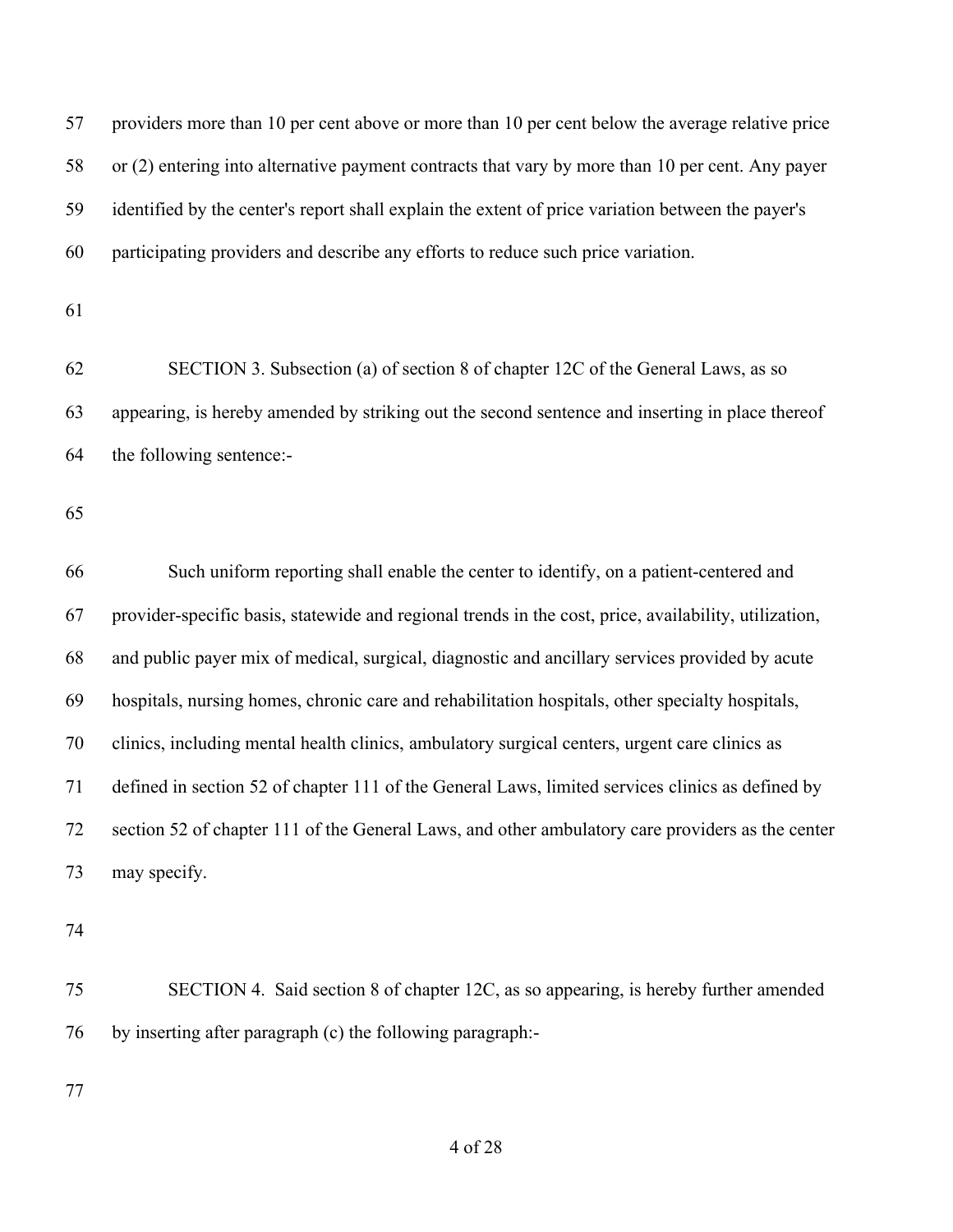| 78 | $(c \frac{1}{2})$ The center shall also collect and analyze such data as it considers necessary in  |
|----|-----------------------------------------------------------------------------------------------------|
| 79 | order to better protect the public's interest in monitoring the financial conditions of ambulatory  |
| 80 | care providers, including ambulatory surgical centers, urgent care clinics as defined in section 52 |
| 81 | of chapter 111 of the General Laws, and limited services clinics as defined by section 52 of        |
| 82 | chapter 111 of the General Laws. The information shall be analyzed on an industry-wide and          |
| 83 | ambulatory care provider-specific basis and shall include, but not be limited to: (1) gross and net |
| 84 | patient service revenues; (2) sources of revenue; (3) private sector charges; (4) trends in         |
| 85 | outpatient case mix and payer mix, including public payer mix; (5) total payroll as a per cent of   |
| 86 | operating expenses, as well as the salary and benefits of the top 3 highest compensated             |
| 87 | employees, identified by position description and specialty; and (6) other relevant measures of     |
| 88 | financial health or distress.                                                                       |

 The center shall publish annual reports and establish a continuing program of investigation and study of financial trends in the ambulatory care provider industry, including an analysis of systemic inefficiencies and payer mix that contribute to financial distress in the acute hospital industry.

 SECTION 5. Paragraph (d) of section 15 of said chapter 12C, as so appearing, is hereby amended by striking out the first sentence and inserting in place thereof the following sentence:-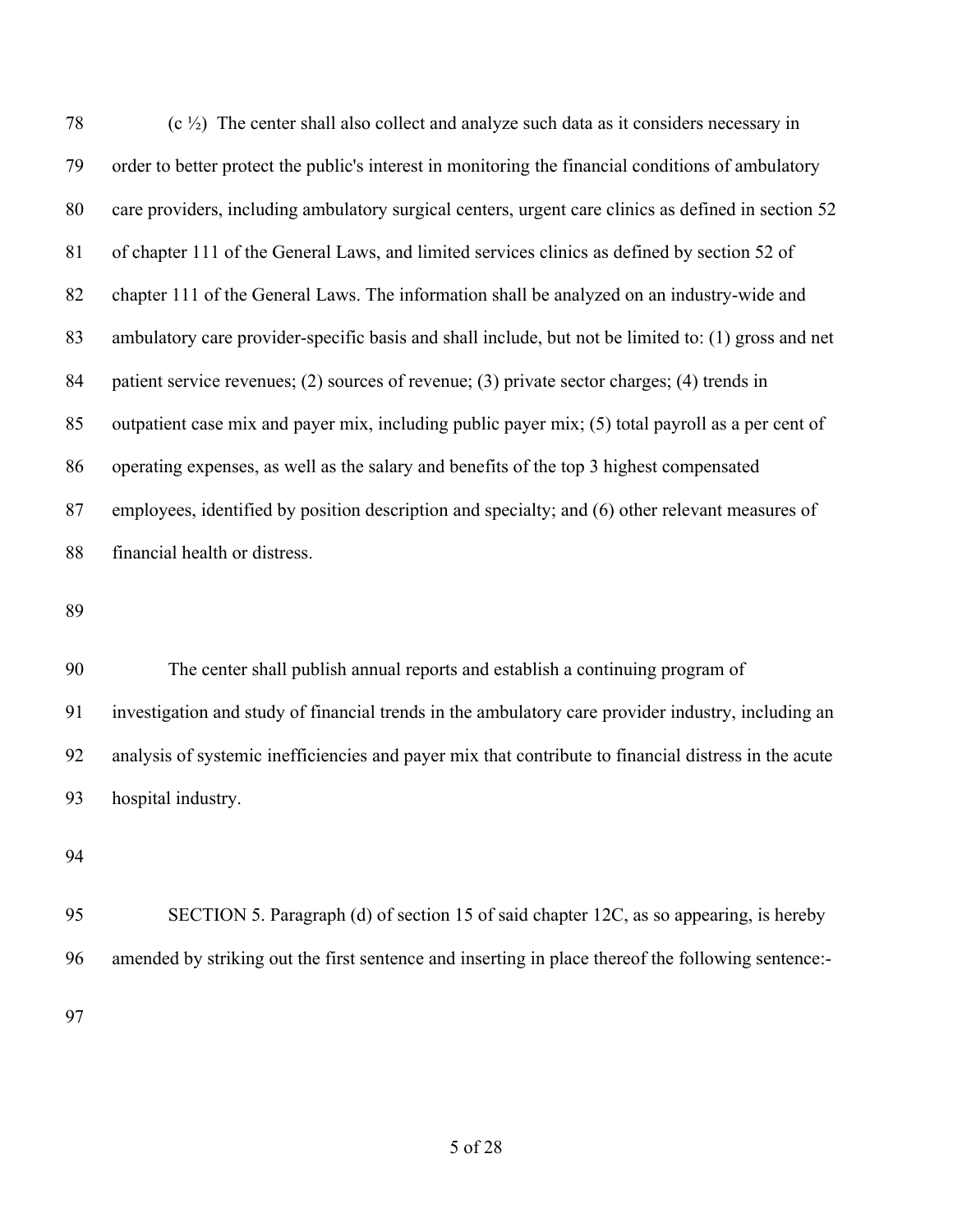The Lehman center shall develop and administer a patient safety and medical error reduction education and research program to assist health care professionals, health care facilities, urgent care clinics as defined in section 52 of chapter 111 of the General Laws, and agencies and the general public regarding issues related to the causes and consequences of medical error and practices and procedures to promote the highest standard for patient safety in the commonwealth.

 SECTION 6. Subsection (a) of section 16 of said chapter 12C, as so appearing, is hereby amended by striking out the first paragraph and inserting in place thereof the following paragraph:-

 The center shall publish an annual report based on the information submitted under sections 8, 9 and 10 concerning health care provider, provider organization and private and public health care payer costs and cost trends, section 13 of chapter 6D relative to market power reviews and section 15 relative to quality data. The center shall compare the costs and cost trends with the health care cost growth benchmark established by the health policy commission under section 9 of chapter 6D, analyzed by regions of the commonwealth, and shall detail: (1) baseline information about cost, price, quality, utilization and market power in the commonwealth's health care system; (2) cost growth trends for care provided within and outside of accountable care organizations and patient-centered medical homes; (3) cost growth trends by provider sector, including but not limited to, hospitals, hospital systems, non-acute providers, ambulatory surgical centers, urgent care clinics as defined in section 52 of chapter 111 of the General Laws,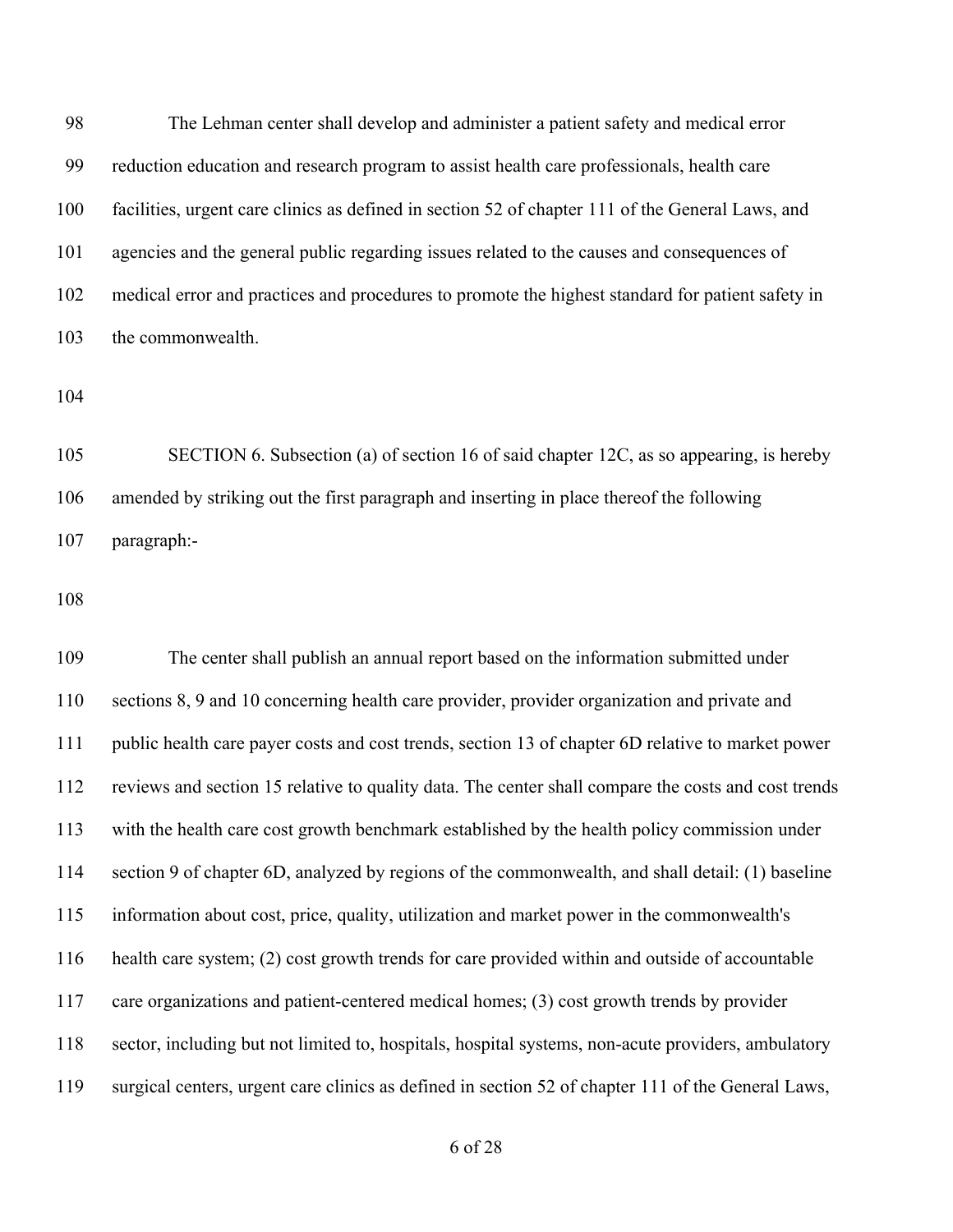limited services clinics as defined in section 52 of chapter 111 of the General Laws,

 pharmaceuticals, medical devices and durable medical equipment; provided, however, that any detailed cost growth trend in the pharmaceutical sector shall consider the effect of drug rebates and other price concessions in the aggregate without disclosure of any product or manufacturer- specific rebate or price concession information, and without limiting or otherwise affecting the confidential or proprietary nature of any rebate or price concession agreement; (4) factors that contribute to cost growth within the commonwealth's health care system and to the relationship between provider costs and payer premium rates; (5) the proportion of health care expenditures reimbursed under fee-for-service and alternative payment methodologies; (6) the impact of health care payment and delivery reform efforts on health care costs including, but not limited to, the development of limited and tiered networks, increased price transparency, increased utilization of electronic medical records and other health technology; (7) the impact of any assessments including, but not limited to, the health system benefit surcharge collected under section 68 of chapter 118E, on health insurance premiums; (8) trends in utilization of unnecessary or duplicative services, with particular emphasis on imaging and other high-cost services; (9) the prevalence and trends in adoption of alternative payment methodologies and impact of alternative payment methodologies on overall health care spending, insurance premiums and provider rates; (10) the development and status of provider organizations in the commonwealth including, but not limited to, acquisitions, mergers, consolidations and any evidence of excess consolidation or anti-competitive behavior by provider organizations; (11) the 140 impact of health care payment and delivery reform on the quality of care delivered in the commonwealth; and (12) the impact of the public payer mix of ambulatory surgical centers, urgent care clinics as defined in section 52 of chapter 111 of the General Laws, and limited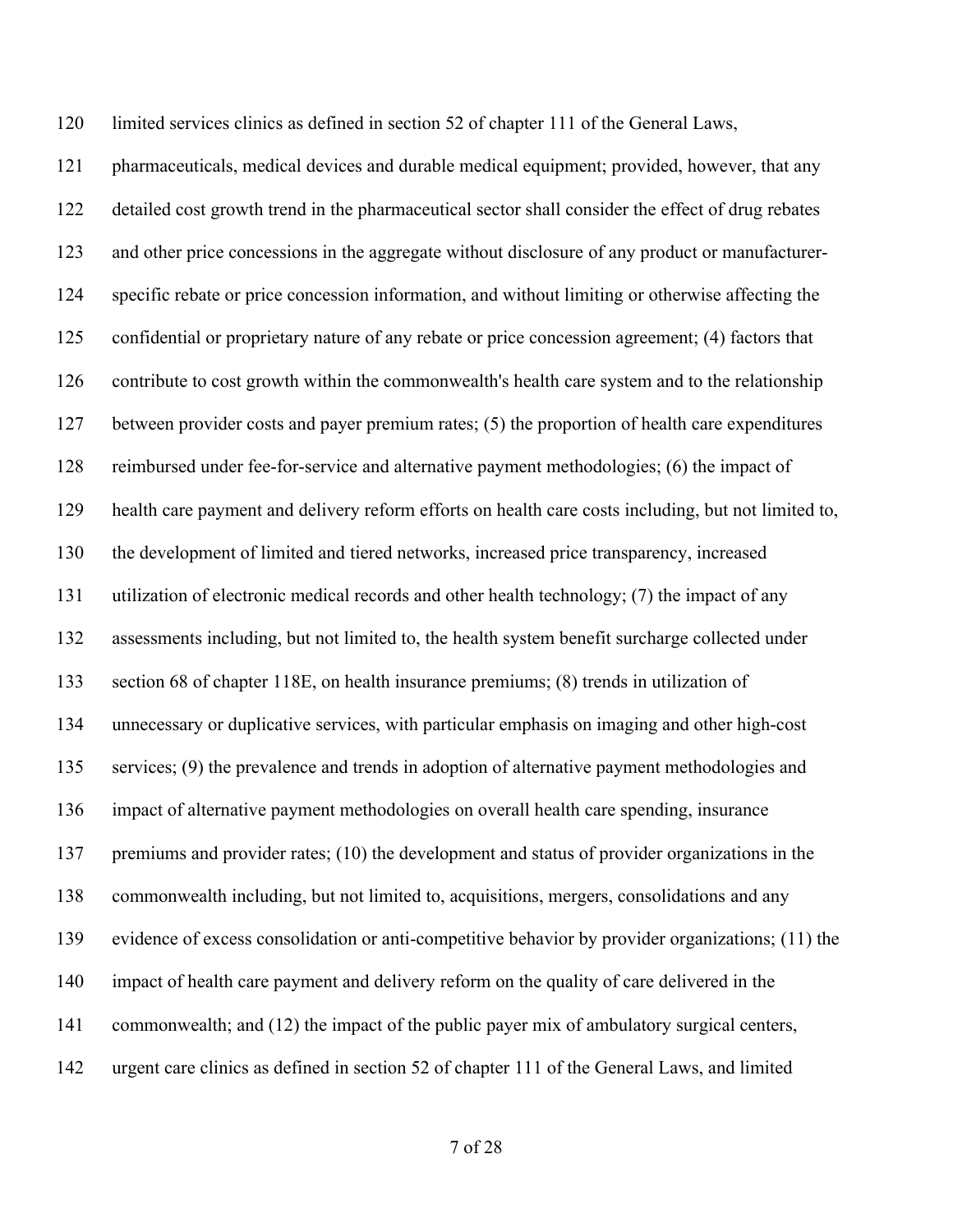services clinics as defined in section 52 of chapter 111 of the General Laws on acute care hospitals.

 SECTION 7. Said chapter 111 is hereby amended by striking out section 51D, as so appearing, and inserting in place thereof the following section:--

 No acute hospital, ambulatory surgical center, urgent care clinic, or limited services clinic shall impose any discriminatory restrictions or conditions relating to admission, availability of services, treatment, transfer or discharge with respect to any patient because that patient is a medicare beneficiary. Prohibited practices include, but are not limited to, any such discrimination based on the diagnostically related group classification of such a beneficiary or any other criteria, including cost of treatment, severity of illness, and average length of stay, which are not equally applied to all patients with comparable medical needs seeking or receiving the services of the hospital, ambulatory surgical center, urgent care clinic, or limited services clinic. For medicare patients, admission and discharge shall be consistent with Public Laws 97- 248, 98-21 and 09-369 and any other applicable federal statutes and regulations.

 The department shall establish an advocacy office for the receipt of complaints of alleged violations of the provisions of this section. Said advocacy office shall investigate such alleged violations and if the advocacy office finds cause for crediting the allegations of a complaint, it will seek to resolve such complaint through negotiation. Hospitals, ambulatory surgical centers,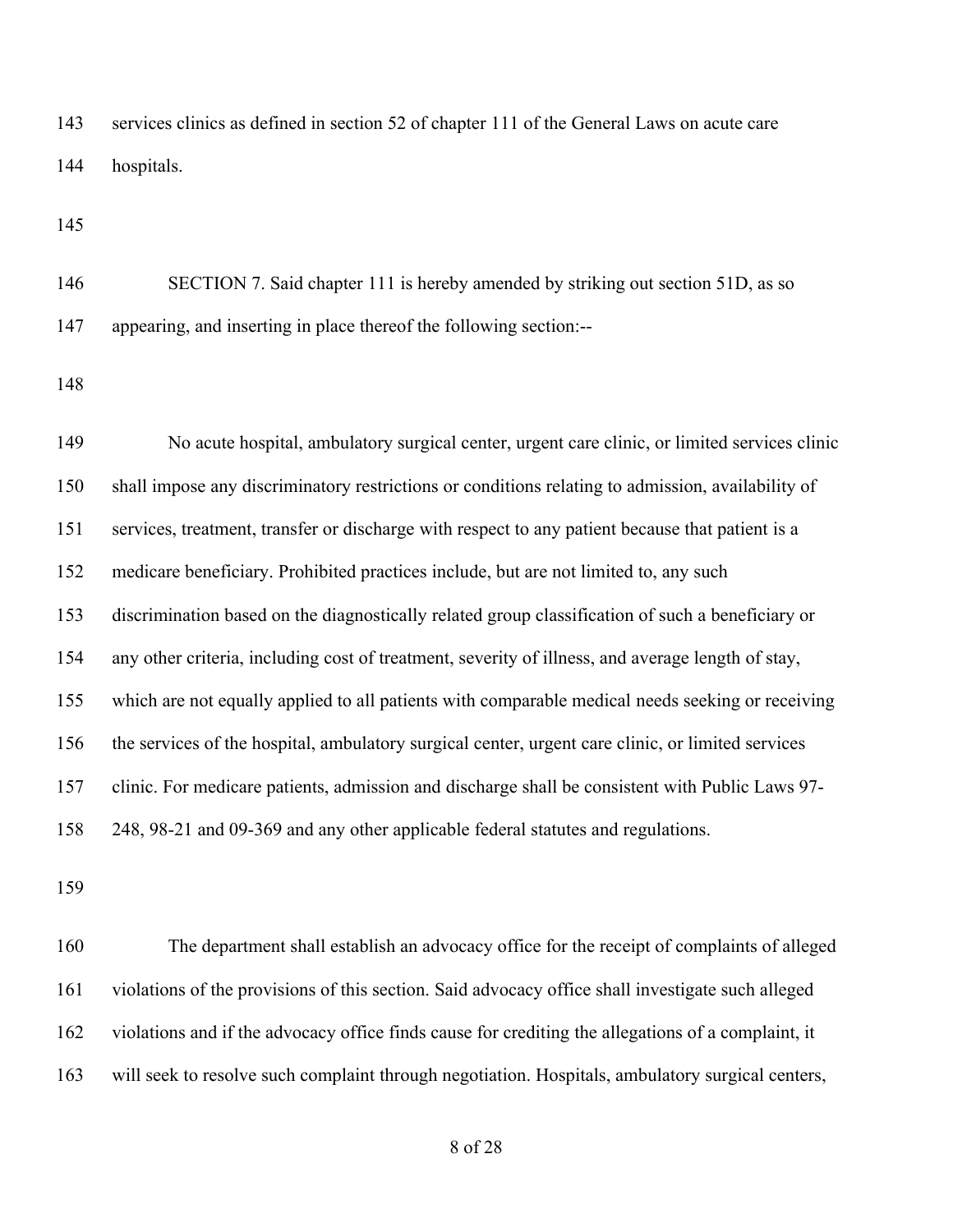urgent care clinics, or limited services clinics shall cooperate with said advocacy office in the investigation and resolution of an alleged violation. Such cooperation shall include, but not be limited to, the provisions of nonconfidential information reasonably related to the alleged violation, and the provision of patient records with the consent of the patient. 

 If the advocacy office cannot promptly negotiate a resolution to a complaint, the department may forward the complaint and any information obtained to the attorney general. The attorney general may bring a civil action for injunctive or other equitable relief to enforce the provisions of this section.

 If the advocacy office cannot negotiate a resolution to the complaint and has cause to believe there exists a practice or pattern of violations of this section at any hospital, ambulatory surgical center, urgent care clinics, or limited services clinic, the department may also forward the complaints to the regional office of the health care financing administration for appropriate action.

 Any information supplied by a hospital, ambulatory surgical center, urgent care clinics, or limited services clinic to the department which is provided to the attorney general shall not, unless otherwise ordered by a court for good cause shown, be disclosed to any person other than the patient, the authorized agent of the patient or representative of the attorney general, unless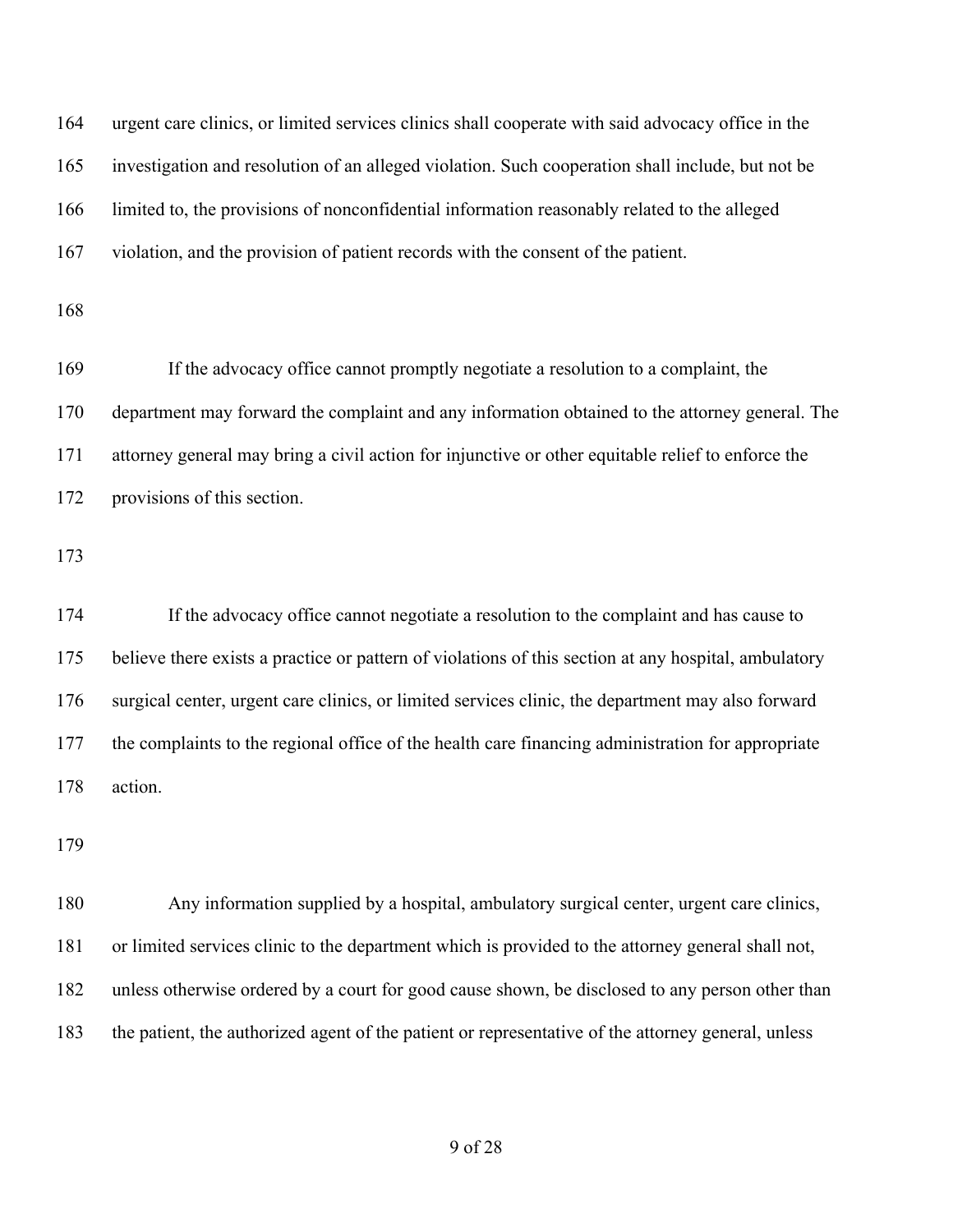| 184 | with the consent of the hospital, ambulatory surgical center, urgent care clinics, or limited      |
|-----|----------------------------------------------------------------------------------------------------|
| 185 | services clinic providing the same.                                                                |
| 186 |                                                                                                    |
| 187 | The department shall have the authority to promulgate such regulation as may be                    |
| 188 | necessary to implement the provisions of this section.                                             |
| 189 |                                                                                                    |
| 190 | The attorney general may bring a civil action for injunctive or other equitable relief to          |
| 191 | enforce the provisions of this section.                                                            |
| 192 |                                                                                                    |
| 193 | In any action brought by the attorney general under this section, the court may also award         |
| 194 | a civil penalty of not more than five thousand dollars for each violation unless the peer review   |
| 195 | organization of said health care financing administration has formally commenced sanction          |
| 196 | proceedings against an institution as provided in 42 CFR 474.30.                                   |
| 197 |                                                                                                    |
| 198 | Hospitals, ambulatory surgical centers, urgent care clinics, and limited services clinics          |
| 199 | shall provide written notice of the rights established by this section to every medicare eligible  |
| 200 | person seeking services in the facility. In addition, notice of such rights shall be conspicuously |
| 201 | posted in the facility.                                                                            |
| 202 |                                                                                                    |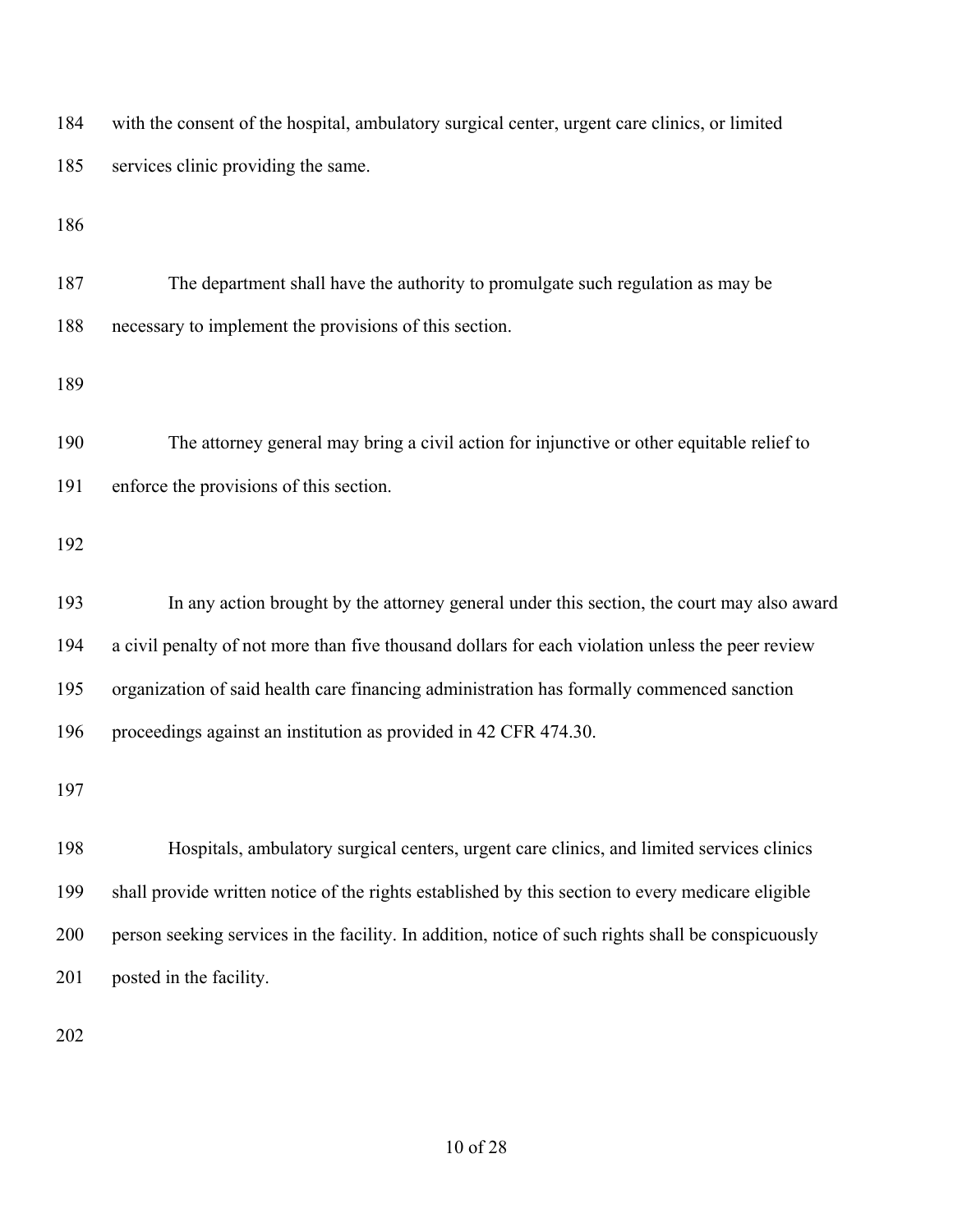Each acute care hospital is hereby required, in accordance with applicable federal and state regulations, to create for each medicare patient determined to need assistance with post- hospital care, a written comprehensive, individualized, discharge plan consistent with medical discharge orders and identified patient needs. Said plan shall be developed with the participation of appropriate health care professionals, the medicare patient and, as appropriate, the patient's family or representative. The patient's representative shall be selected in accordance with department regulations. The discharge plan shall be given to the patient or the patient's representative at least twenty-four hours prior to discharge, except where such a requirement is not feasible due to a short length of stay. If said plan is revised due to the medical needs of the patient or due to a space becoming available in an appropriate institutional setting, the twenty- four hour requirement shall not apply to the amended plan, except insofar as such timing relates to the filing of a request for review with the advocacy office as hereinafter provided.

The discharge plan shall include at least the following information:

 (1) identification of the post-hospital services needed by the patient, including home health and homemaker services, and of the post-hospital social needs of the patient, as determined in accordance with procedures set forth by the department;

- (2) the services that have been arranged for the patient;
- (3) the names, addresses, and telephone numbers of service providers;
- (4) the service schedule as requested by the hospital;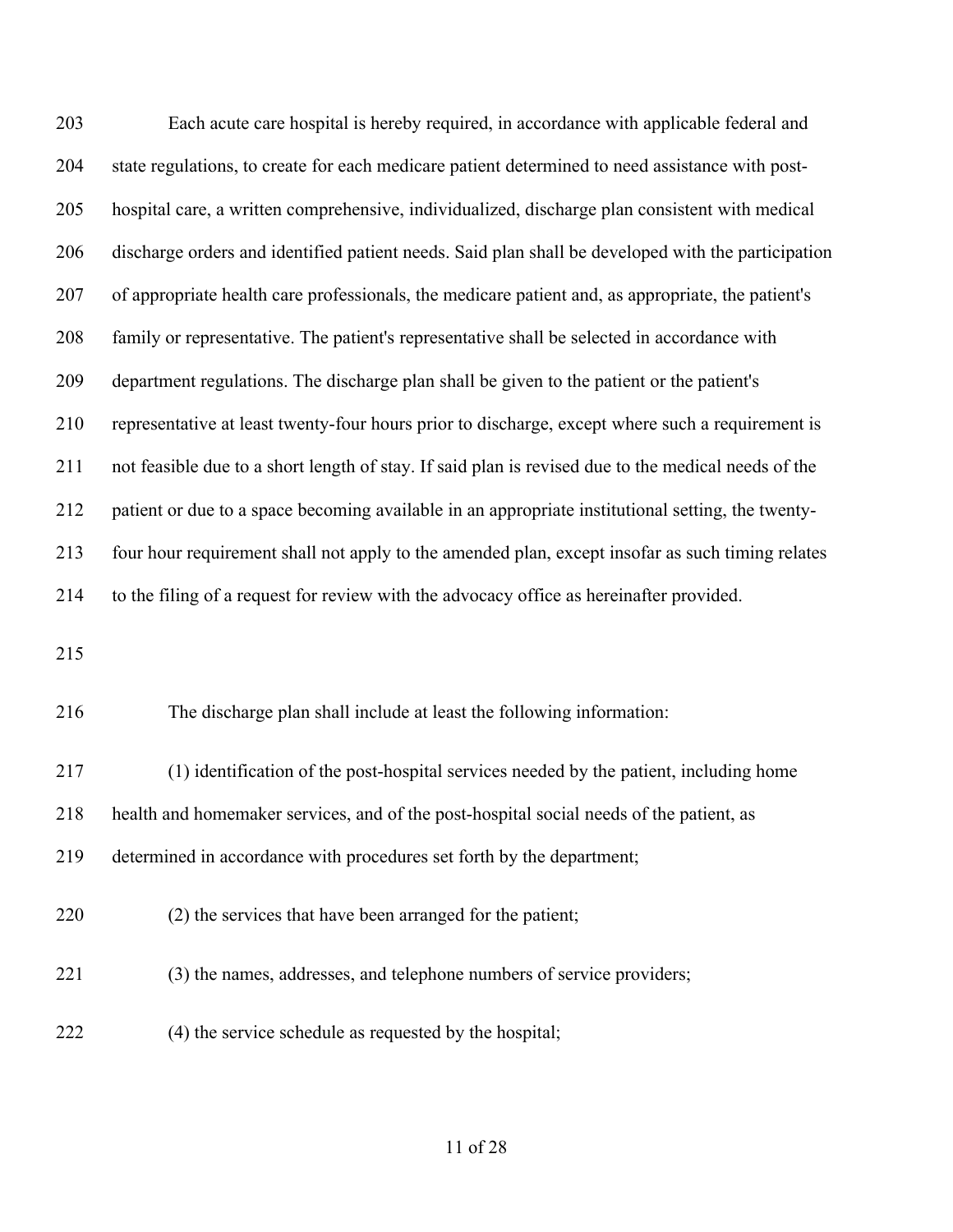| 223 | (5) medications prescribed and instructions for their use or verification that such                  |
|-----|------------------------------------------------------------------------------------------------------|
| 224 | information was provided separately;                                                                 |
| 225 | (6) scheduled follow-up medical appointments or verification that such information was               |
| 226 | provided separately; and                                                                             |
| 227 | (7) such other information as the department may require.                                            |
| 228 |                                                                                                      |
| 229 | Each hospital shall have a clear, concise front page on the discharge plan, which front              |
| 230 | page shall be written in large print and understandable language. The front page shall contain at    |
| 231 | least the following:                                                                                 |
| 232 | (1) the name and telephone number of the hospital discharge planning coordinator to be               |
| 233 | contacted in the event the patient has any problems with post-hospital services after said patient   |
| 234 | leaves the hospital;                                                                                 |
| 235 | (2) a notice that, in the event the patient or the patient's representative does not agree with      |
| 236 | the discharge plan, the discharge planning coordinator and the patient's physician shall meet with   |
| 237 | the patient or the patient's representative in an effort to develop a plan that is acceptable to the |
| 238 | patient;                                                                                             |
| 239 | (3) a notice, including the advocacy office telephone number, that, if an acceptable                 |
| 240 | resolution is not reached as a result of the meeting provided for in clause (2), the patient or the  |
| 241 | patient's representative may file a request for review of the discharge plan with the advocacy       |
| 242 | office, as hereinafter provided;                                                                     |

### of 28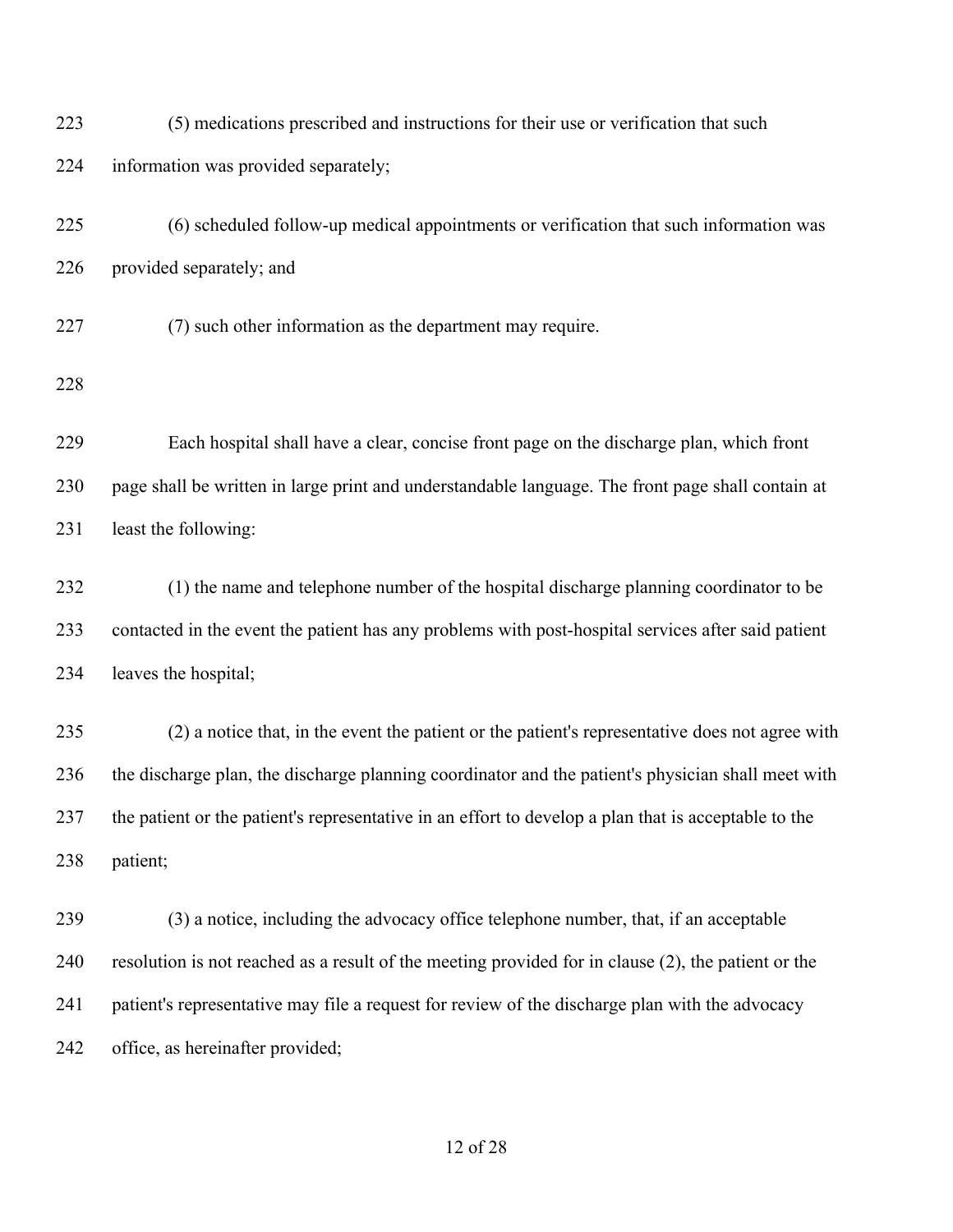(4) a notice that signing the discharge plan does not necessarily indicate approval of the plan and does not preclude the right to request a meeting or a review pursuant to clauses (2) and (3); and

 (5) a signature line for the patient or the patient's representative acknowledging participation in the development of the discharge plan and receipt of a copy of said plan.

 If the patient or the patient's representative does not sign the plan, the reason for not signing shall be noted on the plan. A signed or noted copy of the plan shall be retained in the patient's medical record. The patient's medical record shall also document that said plan was communicated orally to the patient or to the patient's representative.

 No hospital may discharge a medicare patient without the patient or patient's representative having received, read and signed the front page of the discharge plan or upon decision of the advocacy office.

 If a discharge plan cannot be agreed upon as a result of the meeting of the patient or the patient's representative, the discharge planning coordinator and the patient's physician, as provided for in this section, the patient or the patient's representative shall have the right to file a request for a review of said discharge plan with the department's advocacy office. The hospital also shall have the right to file a request for a review of said discharge. A request for review shall be made with the advocacy office not later than noon of the first working day after the date the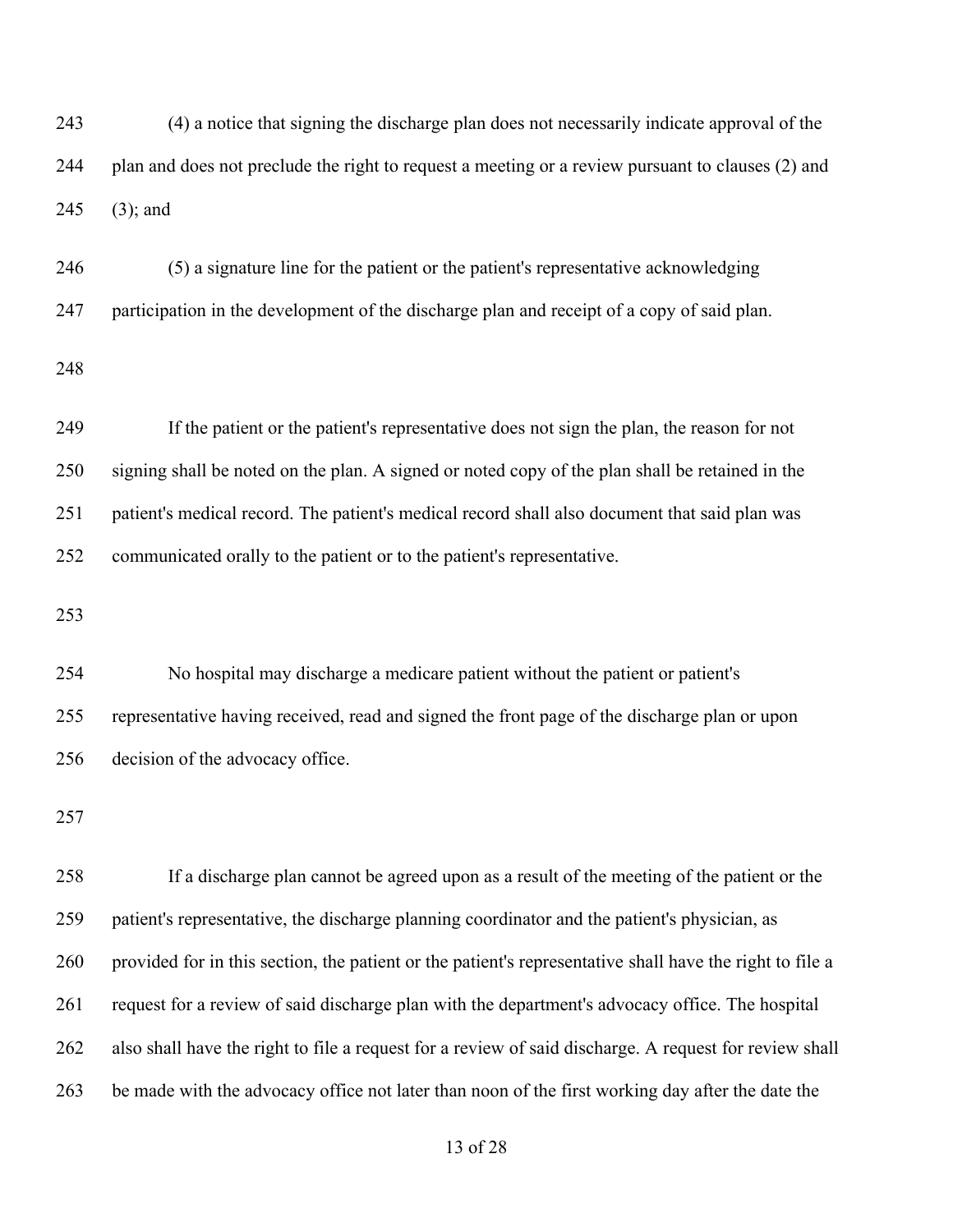patient or the patient's representative receives the written discharge plan. The hospital shall deliver to the advocacy office the records required to review the discharge plan by the close of such working day. The advocacy office shall either approve or disapprove the discharge plan within one working day of receiving the request for review and the hospital records. Said discharge plan shall not be approved unless the requirements set forth herein have been satisfied.

 If the advocacy office approves the discharge plan, discharge shall occur pursuant to the approved plan by noon of the day following notification of the advocacy office's decision, unless hospital and patient agree otherwise. If the advocacy office does not approve the discharge plan, said office shall state the problems needing correction, and the hospital shall not charge the medicare patient for inpatient hospital services until an alternative plan is developed to resolve the problems set forth by the advocacy office. The requirements of this section relating to the initial discharge also shall apply to the alternative plan.

 If a timely request for review has been filed with the advocacy office, the hospital shall not charge the medicare patient for inpatient hospital services furnished before noon of the day after said patient is notified by telephone or otherwise of the advocacy office's decision. If notice is made by telephone, the notice shall be made to both parties to the review and shall be followed by written notice as soon as possible.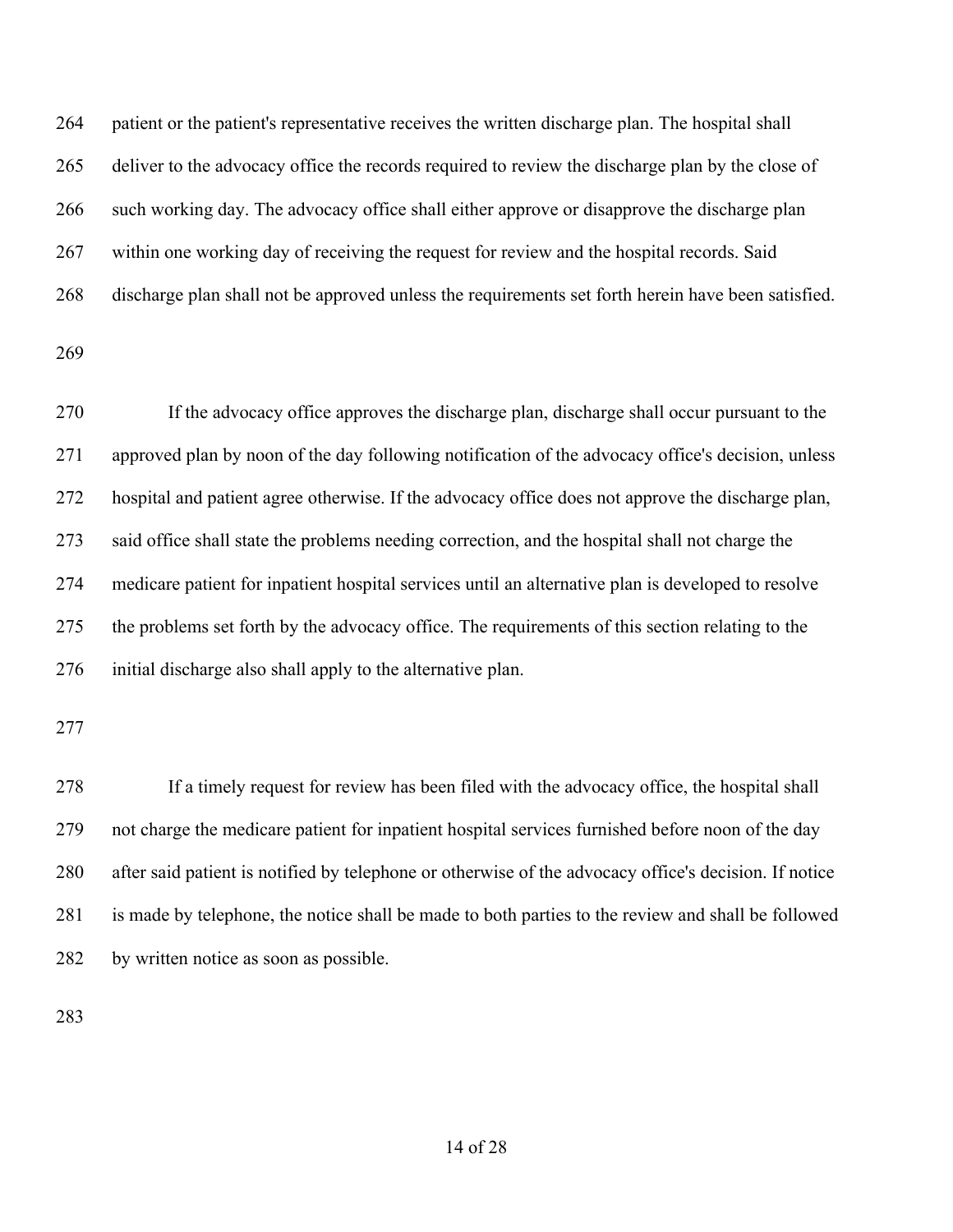| 284 | No patient shall be discharged or transferred without a physician's order, except where             |
|-----|-----------------------------------------------------------------------------------------------------|
| 285 | such patient leaves against medical advice. No patient shall be discharged until the hospital has   |
| 286 | made all appropriate contacts to initiate the provisions for aftercare services.                    |
| 287 |                                                                                                     |
| 288 | A medicare patient treated at the emergency room of an acute care hospital or at an                 |
| 289 | ambulatory surgical center, urgent care clinic, or limited services clinic shall be provided with a |
| 290 | discharge plan in accordance with the requirements of this section, with the exception of the right |
| 291 | to request a review of such discharge plan by the advocacy office prior to such discharge.          |
| 292 |                                                                                                     |
| 293 | Nothing in this section shall be construed to prevent a hospital, ambulatory surgical               |
| 294 | center, urgent care clinic, or limited services clinic from implementing a decision relating to     |
| 295 | patient care which is in the best interest of a patient and in conformity with good medical and     |
| 296 | hospital practice.                                                                                  |
| 297 |                                                                                                     |
| 298 | Nothing in this section shall be construed as limiting any other rights or remedies                 |
| 299 | provided by law to medicare patients. Nothing in this section shall be construed to limit the       |
| 300 | applicability of section sixty B of chapter two hundred and thirty-one. Nothing in this section     |
| 301 | shall give rise to or limit an otherwise available cause of action in negligence or medical         |
| 302 | malpractice.                                                                                        |
| 303 |                                                                                                     |

of 28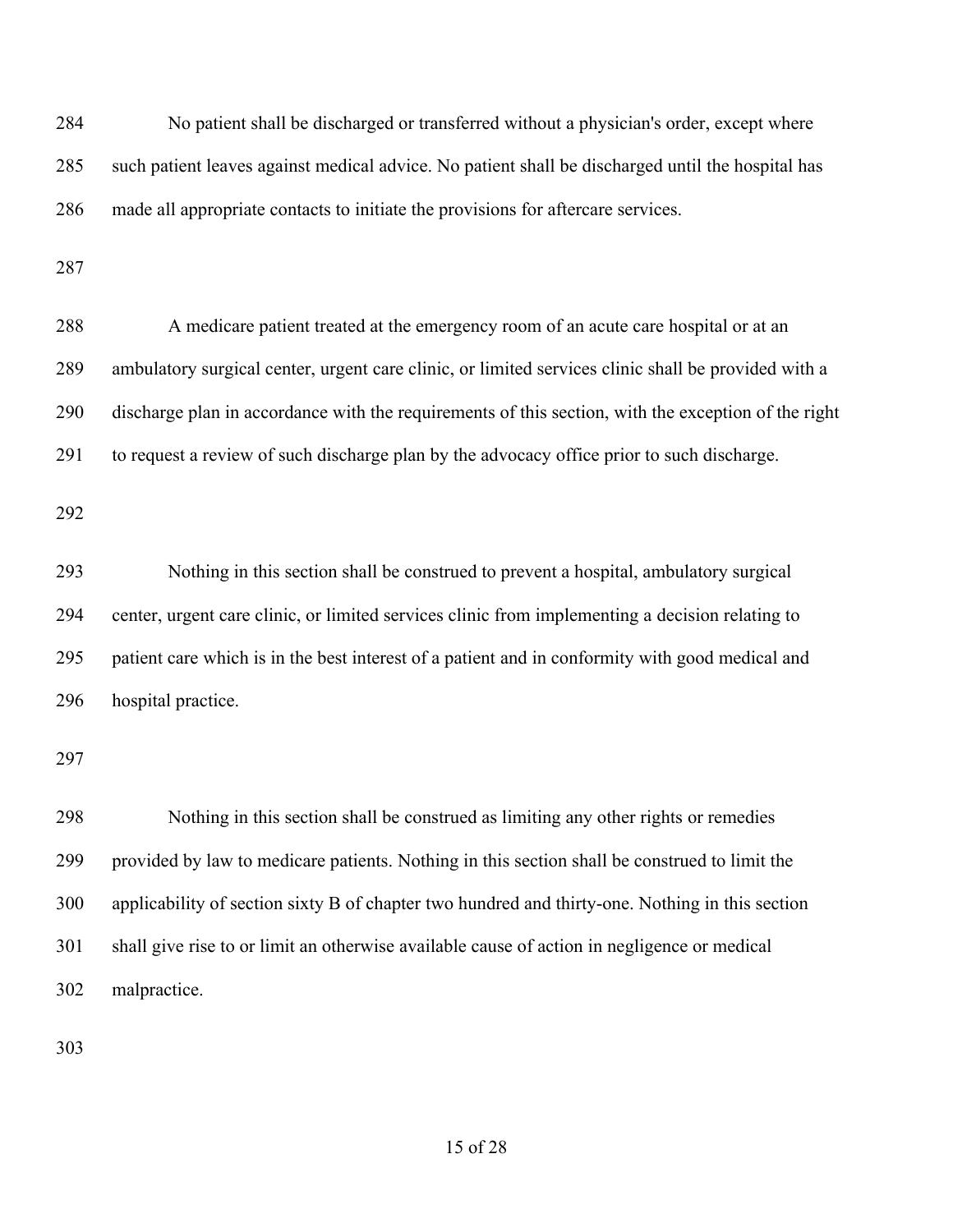The department shall conduct an evaluation as to whether the introduction of the medicare prospective payment system has affected the delivery of quality care to medicare beneficiaries including the appropriateness of admissions and discharges to acute care hospitals. Said department shall submit an interim report of its findings to the clerk of the house of representatives to the general court no later than March first, nineteen hundred and eighty-seven, and a final report not later than March first, nineteen hundred and eighty-eight, including any applicable recommendations for legislation arrived after consultation with the Massachusetts Hospital Association, the Massachusetts Medical Society, and others. Acute hospitals are hereby required to submit to the department relevant data reasonably necessary to conduct this evaluation. The department shall not seek information directly from hospitals when such information is available from other sources. The department shall protect the confidentiality of patient information provided by the hospitals. No data, findings, conclusions or reports developed by the department during or as a result of such evaluation from hospital/practitioner data shall be released without thirty days prior notice to such hospital. Comments by the hospital shall accompany the release of the data, findings, conclusions or reports. 

 SECTION 8. Said chapter 111 is hereby amended by striking out section 51G, as so appearing, and inserting in place thereof the following section:--

 (1) No original license shall be granted to establish or maintain an acute-care hospital, as defined by section 25B; an ambulatory surgical center that is not otherwise owned by, a joint venture with, or affiliated with an existing acute care hospital in said hospital's primary service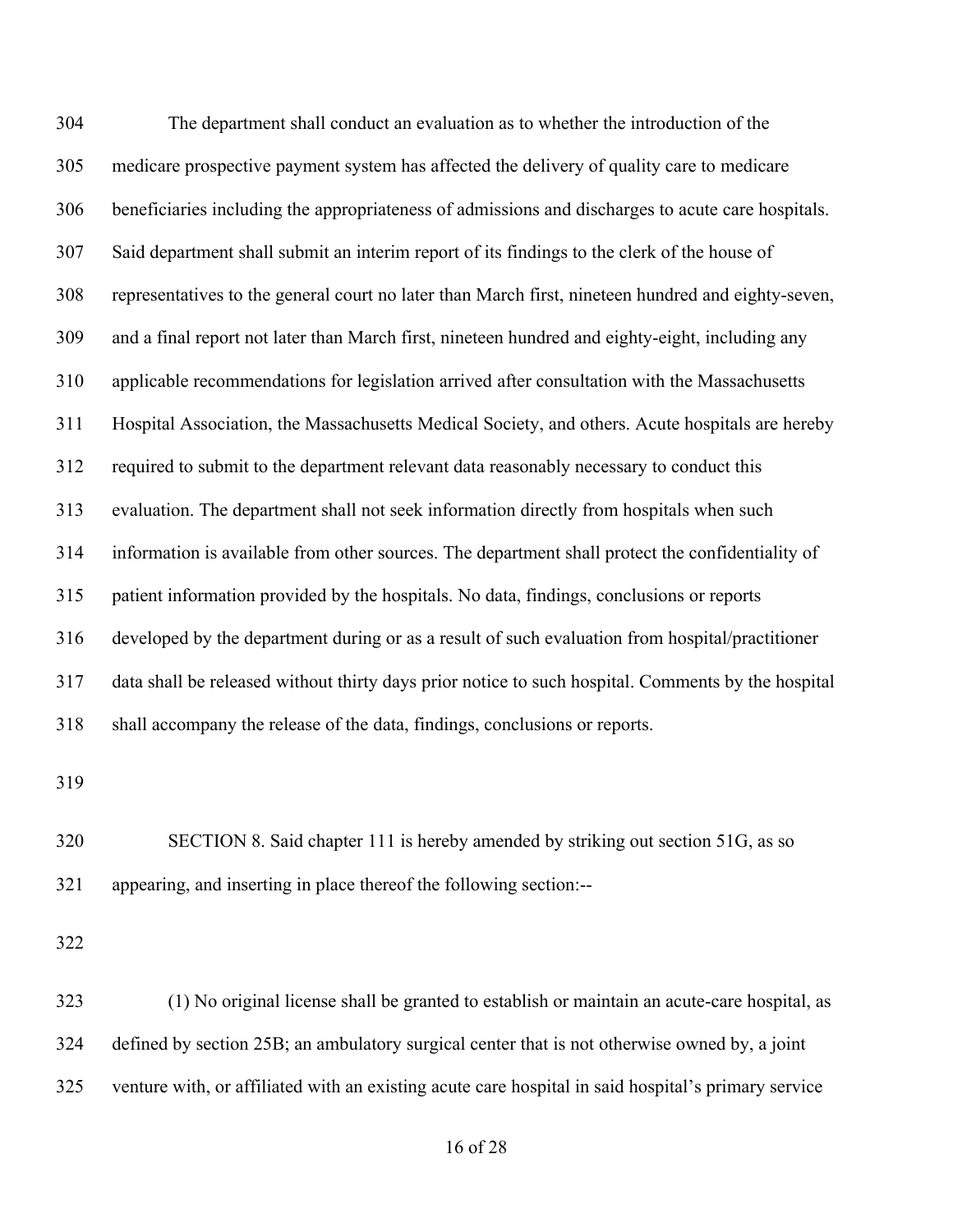| 326 | area; an urgent care clinic that is not otherwise owned by, a joint venture with, or affiliated with  |
|-----|-------------------------------------------------------------------------------------------------------|
| 327 | an existing acute care hospital in said hospital's primary service area; or a limited services clinic |
| 328 | that is not otherwise owned by, a joint venture with, or affiliated with an existing acute care       |
| 329 | hospital in said hospital's primary service area unless there is a determination by the department    |
| 330 | of the suitability and responsibility of the prospective licensee in accordance with regulations of   |
| 331 | the department.                                                                                       |
| 332 |                                                                                                       |
| 333 | For purposes of this section, the department's determination of suitability and                       |
| 334 | responsibility shall include the following factors:                                                   |
| 335 |                                                                                                       |
| 336 | (a) the financial capacity of the prospective licensee to operate the hospital, ambulatory            |
| 337 | surgical center, urgent care clinic, or limited services clinic in accordance with applicable laws;   |
| 338 |                                                                                                       |
| 339 | (b) the history of the prospective licensee in providing acute care, including in states              |
| 340 | other than the commonwealth, if any, measured by compliance with the applicable statutes and          |
| 341 | regulations governing the operation of hospitals, ambulatory surgical centers, urgent care clinic,    |
| 342 | or limited services clinics in such states;                                                           |
| 343 |                                                                                                       |
| 344 | (c) the participation of persons residing in the non-profit entity's primary service area in          |
| 345 | oversight of the resulting hospital, ambulatory surgical center, urgent care clinic, or limited       |
| 346 | services clinic; and                                                                                  |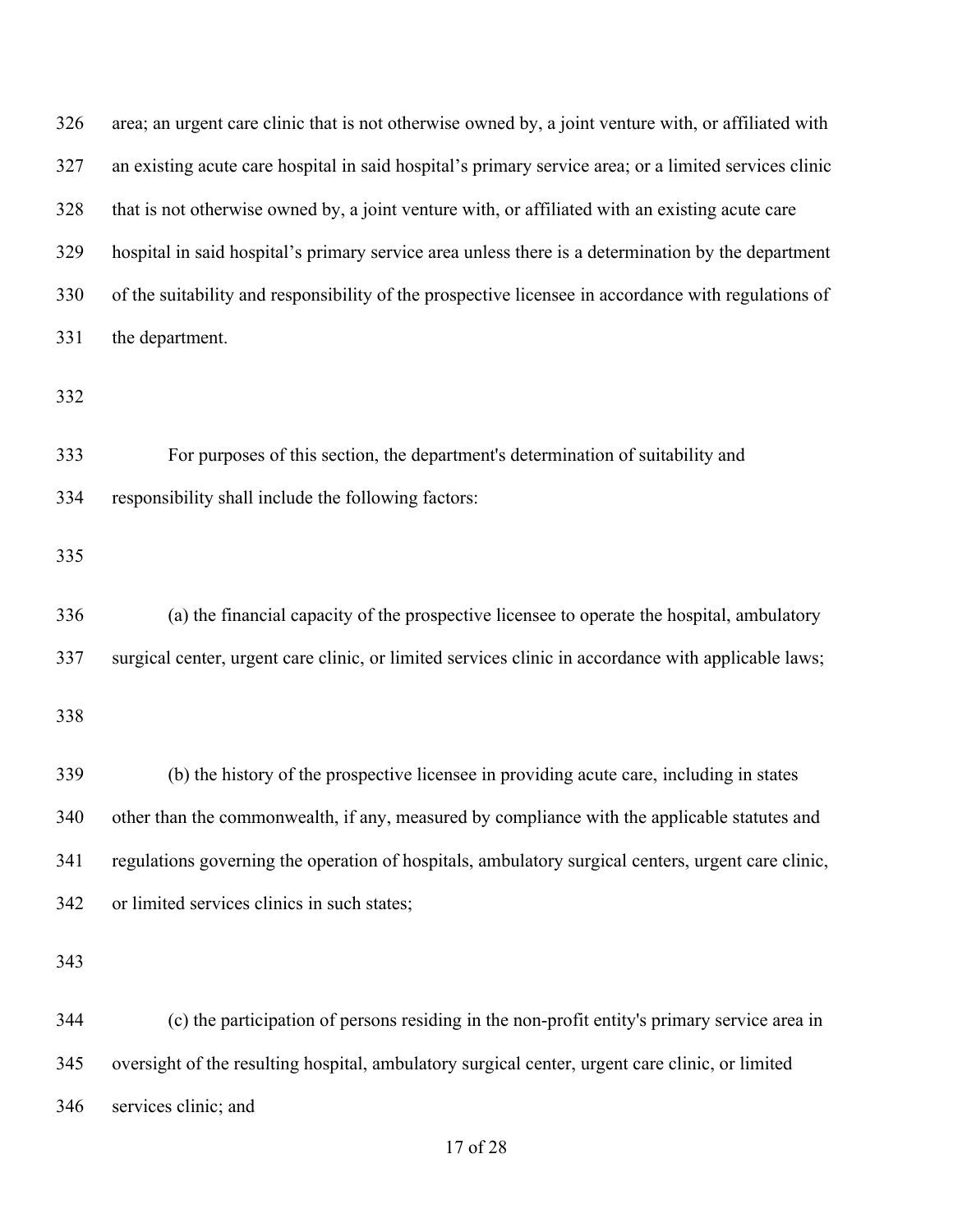(d) whether the transaction will create a significant effect on the availability or accessibility of health care services to the affected communities.

 (2) No original license shall be granted to establish or maintain an acute care hospital as defined in section 25B; ambulatory surgical center that is not otherwise owned by, a joint venture with, or affiliated with an existing acute care hospital in said hospital's primary service area; an urgent care clinic that is not otherwise owned by, a joint venture with, or affiliated with an existing acute care hospital in said hospital's primary service area; or limited services clinic that is not otherwise owned by, a joint venture with, or affiliated with an existing acute care hospital in said hospital's primary service area unless all financial transactions, including remuneration of all officers of hospitals, ambulatory surgical centers, urgent care clinics, or limited services clinics affected by the transaction, are disclosed as part of the licensure process, and unless a public hearing is held, according to procedures established in regulation by the department, prior to the granting of the license.

 (3) No original license shall be granted to establish or maintain an acute-care hospital, as defined by section 25B, any subsequent successor or acquirer, or to any ambulatory surgical center that is not otherwise owned by, a joint venture with, or affiliated with an existing acute care hospital in said hospital's primary service area; urgent care clinic that is not otherwise owned by, a joint venture with, or affiliated with an existing acute care hospital in said hospital's primary service area; or limited services clinic that is not otherwise owned by, a joint venture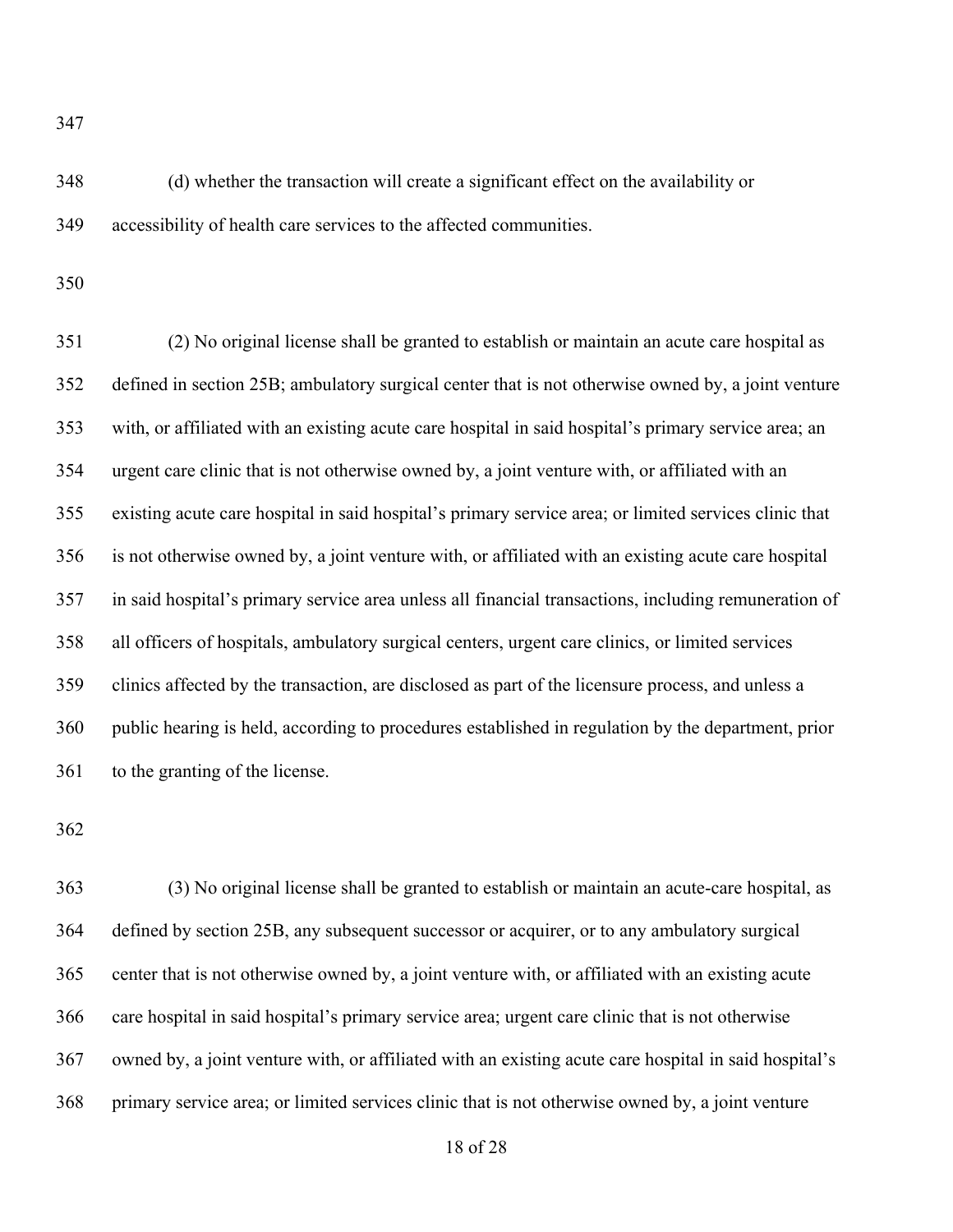with, or affiliated with an existing acute care hospital in said hospital's primary service area unless the applicant agrees to maintain or increase the percentage of gross patient service revenues allocated to free care. The department may permit the applicant to reduce said percentage if the department determines that demographic or other changes in the hospital's, ambulatory surgical center's, urgent care clinic's, or limited services clinic's service area justify a reduction in said percentage. The department shall promulgate regulations to enforce this paragraph and any agreement made by an applicant concerning free care.

 (4) Any hospital shall inform the department 90 days prior to the closing of the hospital, ambulatory surgical center, urgent care clinic, or limited services clinic or the discontinuance of any essential health service provided therein. The department shall by regulation define ''essential health service'' for the purposes of this section. The department shall, in the event that a hospital, ambulatory surgical center, urgent care clinic, or limited services clinic proposes to discontinue an essential health service or services, conduct a public hearing on the closure of said essential services or of the hospital, ambulatory surgical center, urgent care clinic, or limited services clinic. The department shall determine whether any such discontinued services are necessary for preserving access and health status in the hospital's, ambulatory surgical center's, urgent care clinic's, or limited services clinic's service area and shall require hospitals, ambulatory surgical centers, urgent care clinics, or limited services clinics to submit a plan for assuring access to such necessary services following the hospital's, ambulatory surgical center's, urgent care clinic's, or limited services clinic's closure of the service, and assure continuing access to such services in the event that the department determines that their closure will significantly reduce access to necessary services. The department shall conduct a public hearing

of 28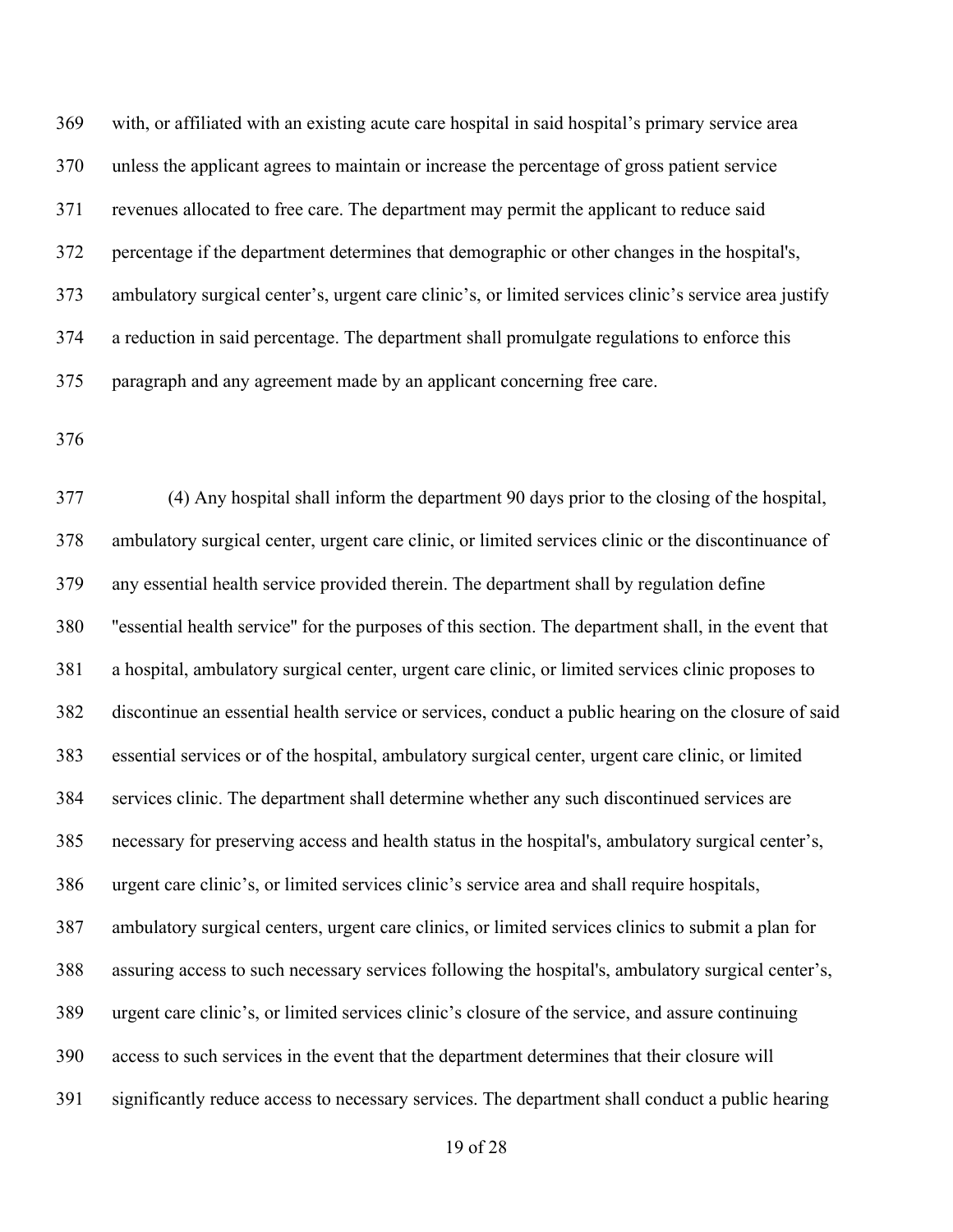prior to a determination on the closure of said essential services or of the hospital, ambulatory surgical center, urgent care clinic, or limited services clinic. No original license shall be granted to establish or maintain an acute-care hospital, ambulatory surgical center, urgent care clinic, or limited services clinic as defined by section 25B, unless the applicant submits a plan, to be approved by the department, for the provision of community benefits, including the identification and provision of essential health services. In approving the plan, the department may take into account the applicant's existing commitment to primary and preventive health care services and community contributions as well as the primary and preventive health care services and community contributions of the predecessor hospital, ambulatory surgical center, urgent care clinic, or limited services clinic. The department may waive this requirement, in whole or in part, at the request of the applicant which has provided or at the time the application is filed, is providing, substantial primary and preventive health care services and community contributions in its service area.

 (5) No original license shall be granted to establish or maintain an acute care hospital; ambulatory surgical center that is not otherwise owned by, a joint venture with, or affiliated with an existing acute care hospital in said hospital's primary service area; urgent care clinic that is not otherwise owned by, a joint venture with, or affiliated with an existing acute care hospital in said hospital's primary service area; or limited services clinic that is not otherwise owned by, a joint venture with, or affiliated with an existing acute care hospital in said hospital's primary service area as defined by section 25B which results from the merger or acquisition of the hospital, ambulatory surgical center, urgent care clinic, or limited services clinic, unless the board of trustees of the hospital, ambulatory surgical center, urgent care clinic, or limited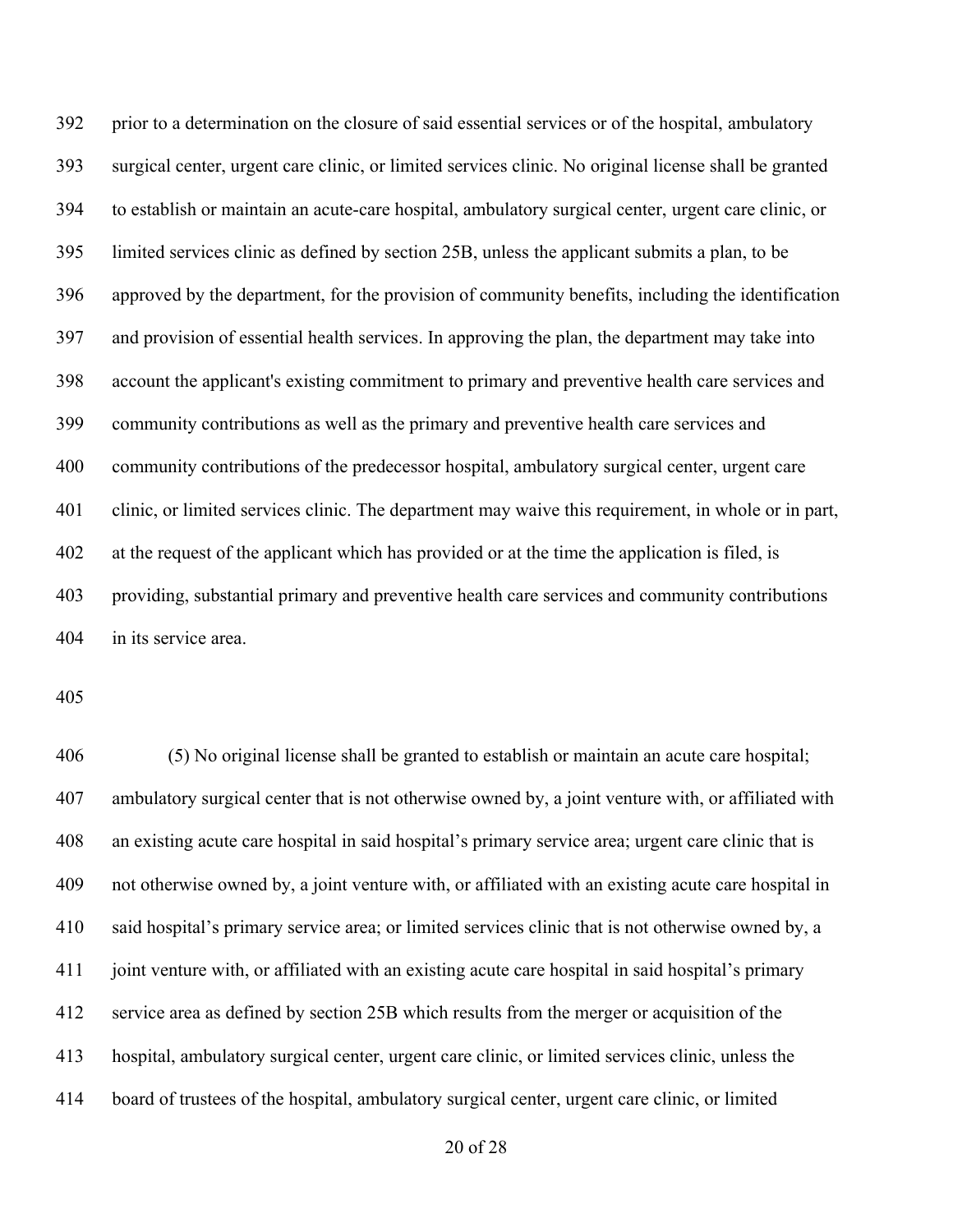services clinic publicly presents and evaluates all proposals for such a merger or acquisition according to rules and regulations promulgated by the department.

| 418 | (6) Whenever the department finds upon inspection, or through information in its                    |
|-----|-----------------------------------------------------------------------------------------------------|
| 419 | possession, that a licensee is not in compliance with a requirement established under this section, |
| 420 | the department may order the licensee to correct such deficiency. Every such correction order       |
| 421 | shall include a statement of the deficiencies found, the period prescribed within which the         |
| 422 | deficiency must be corrected, and the provisions of law relied upon. The department may assess      |
| 423 | the licensee ordered to correct deficiencies no less than \$1,000 and not more than \$10,000 per    |
| 424 | deficiency for each day the deficiency continues to exist beyond the date prescribed for            |
| 425 | correction. Within seven days of receipt, the affected licensee may file a written request with the |
| 426 | department for administrative reconsideration of the order or any portion thereof.                  |
| 427 |                                                                                                     |
| 428 | SECTION 9. Section 51H of said chapter 11, as so appearing, is hereby amended by                    |
| 429 | striking the definition of "facility" and replacing it with the following definition:-              |
| 430 |                                                                                                     |
| 431 | "Facility", a hospital, institution for the care of unwed mothers, clinic providing                 |
| 432 | ambulatory surgery as defined by section 25B, urgent care clinic as defined by section 52, or a     |
| 433 | limited services clinic as defined by section 52.                                                   |
|     |                                                                                                     |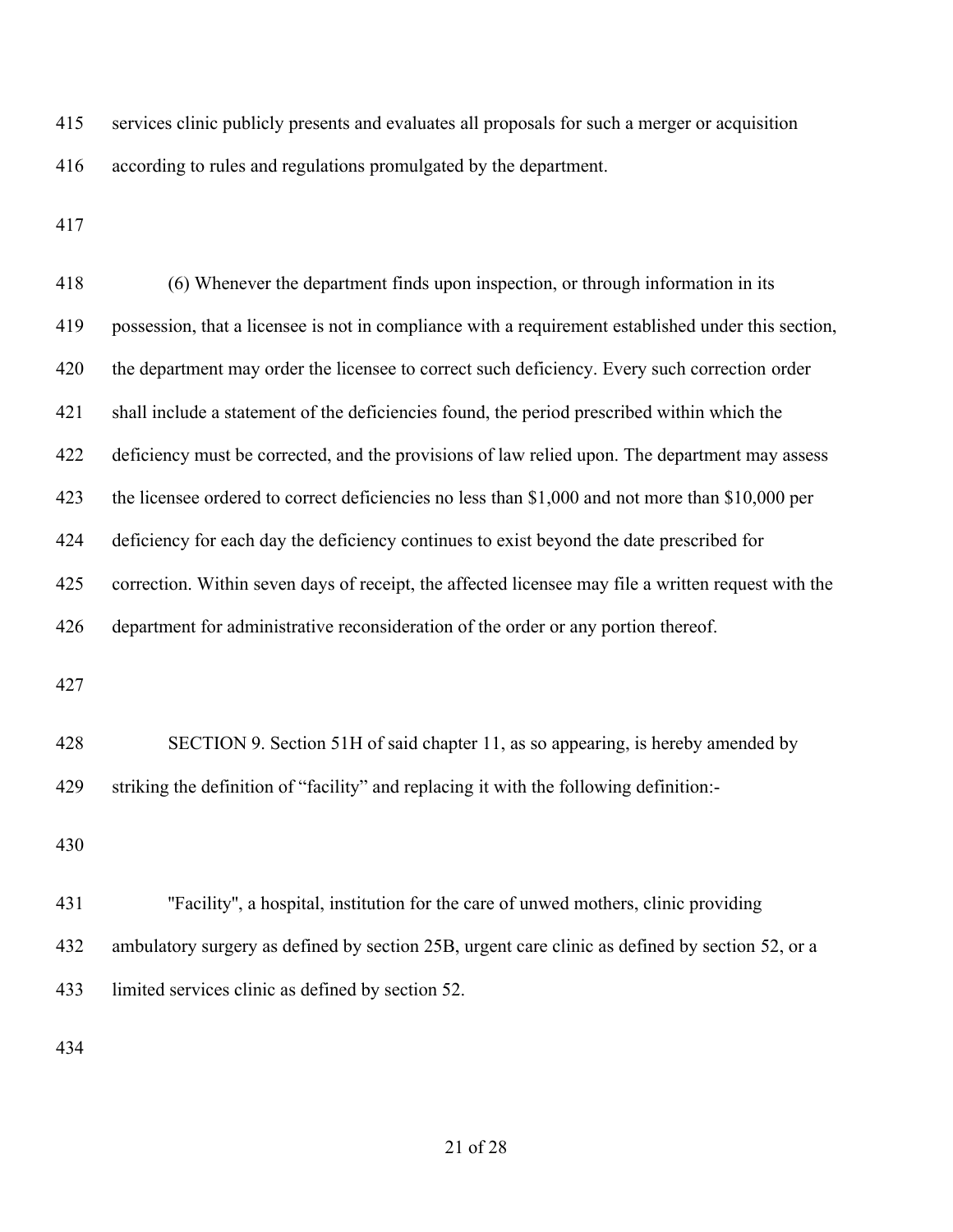| 435 | SECTION 10. Section 51I of said chapter 11, as so appearing, is hereby amended by                  |
|-----|----------------------------------------------------------------------------------------------------|
| 436 | striking the definition of "facility" and replacing it with the following definition:-             |
| 437 |                                                                                                    |
| 438 | "Facility," a hospital, an institution maintaining an Intensive Care Unit, an institution          |
| 439 | providing surgical services, clinic providing ambulatory surgery, urgent care clinic as defined by |
| 440 | section 52, or a limited services clinic as defined by section 52.                                 |
| 441 |                                                                                                    |
| 442 | SECTION 11. The definition of "Clinic" in section 52 of said chapter 111, as so                    |
| 443 | appearing, is hereby amended by inserting after the word "rehabilitation," in both instances in    |
| 444 | which it appears, the following words:-                                                            |
| 445 |                                                                                                    |
| 446 | urgent care, limited services,                                                                     |
| 447 |                                                                                                    |
| 448 | SECTION 12. Said section 52, as so appearing, is hereby further amended by adding the              |
| 449 | following two definitions:-                                                                        |
| 450 |                                                                                                    |
| 451 | "Urgent care", a model of episodic care delivery that is primarily the immediate                   |
| 452 | diagnosis, treatment, management or monitoring of acute and chronic disease, generally provided    |
| 453 | on a walk-in basis, and not intended as the patient's primary care provider.                       |
|     |                                                                                                    |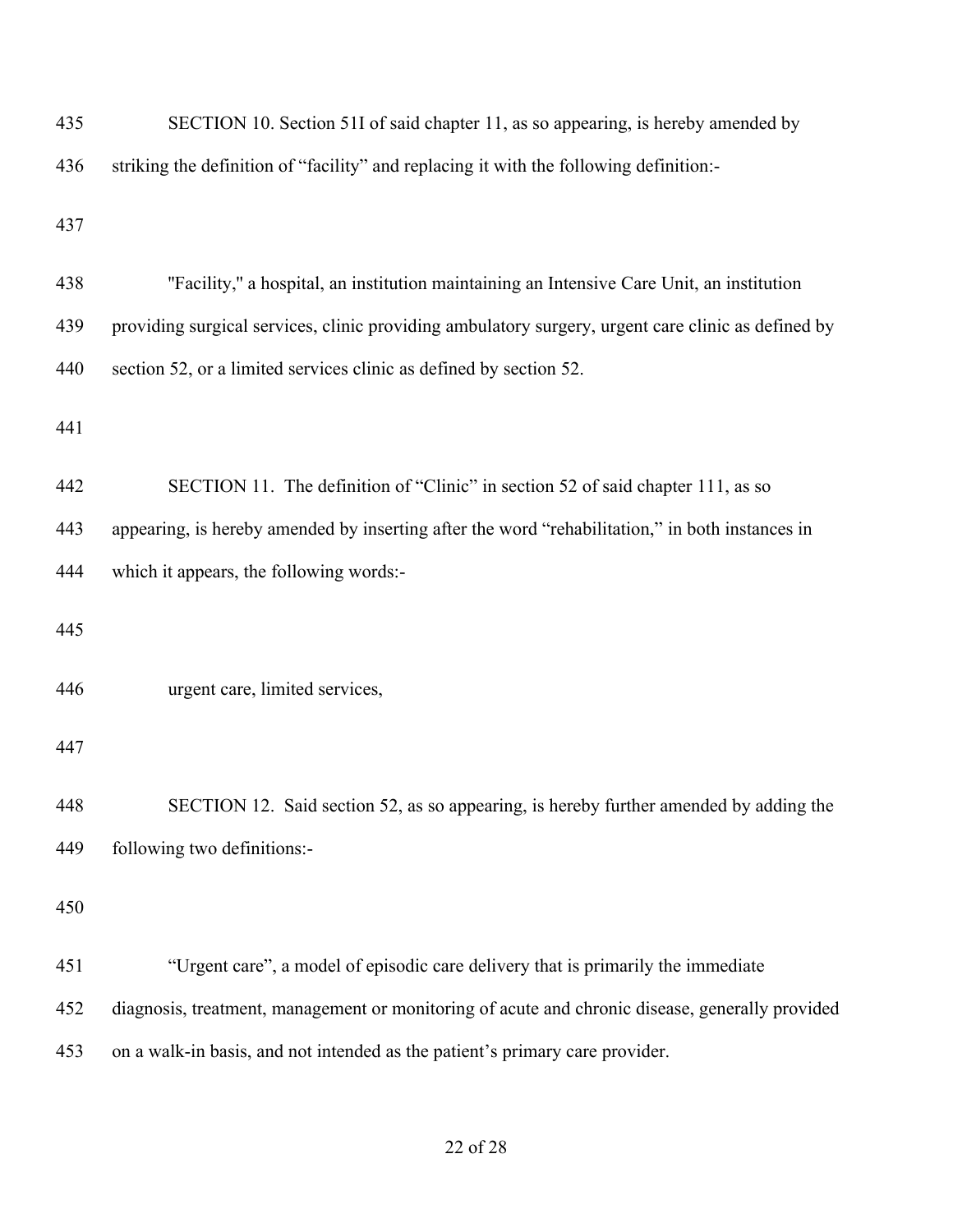"Urgent care clinic", a clinic that provides urgent care as defined by this section.

 SECTION 13. Said chapter 111is hereby amended by striking out section 53D, as so appearing, and inserting in place thereof the following section:-

 (a) Any acute hospital, non-acute hospital, ambulatory surgical center, urgent care clinic, or limited services clinic licensed under this chapter shall ensure the provision of services to individuals through the use of hollow-bore needle devices or other technology that minimize the risk of injury to health care workers from hypodermic syringes or needles, in accordance with rules and regulations promulgated pursuant to subsection (b).

 (b) The department shall promulgate rules and regulations requiring the use, at all acute hospitals, non-acute hospitals, ambulatory surgical centers, urgent care clinics, and limited services clinics, of only such devices which minimize the risk of injury to health care workers from needlestick and sharps, so-called. Such rules and regulations promulgated by the department shall include the following requirements:

 (1) Written exposure control plans shall be developed by each acute hospital, non-acute hospital, ambulatory surgical center, urgent care clinic, or limited services clinic that include an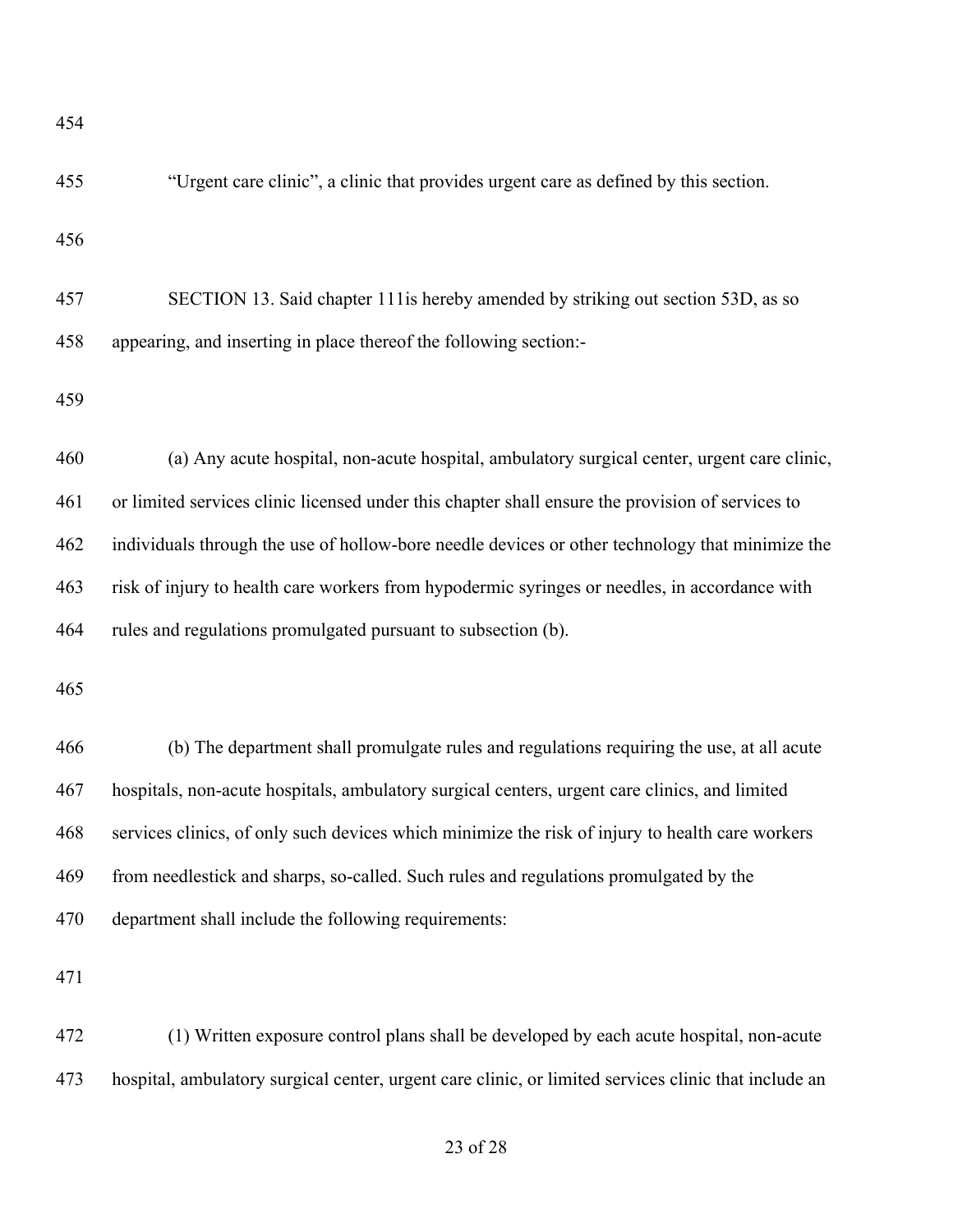effective procedure for identifying and selecting existing sharps prevention technology, so-called, of the types specified by the department.

 (2) Sharps injury prevention technology shall be included as engineering or work practice controls, except in cases where the employer or other appropriate party can demonstrate circumstances in which the technology does not promote employee or patient safety or interferes with a medical procedure. Those circumstances shall be specified by the employer and shall include, but not be limited to, circumstances where the technology is medically contraindicated or not more effective than alternative measures used by the employer to prevent exposure incidents. In all cases the department shall make the final determination as to whether an employer or other appropriate party has demonstrated in a satisfactory manner circumstances which warrant an exemption from the inclusion of sharps injury prevention technology.

 (3) Information concerning exposure incidents shall be recorded in a sharps injury log to be kept within such acute hospitals, non-acute hospitals, ambulatory surgical centers, urgent care clinics, or limited services clinics and reported annually to the department, including but not limited to, the type and brand of device involved in the incident. Such logs shall be used as the basis for continuing quality improvement in reducing sharps injuries through the provision of education and the procurement of improved products. Such logs shall be kept confidential and shall be used only for the intended purposes of this section.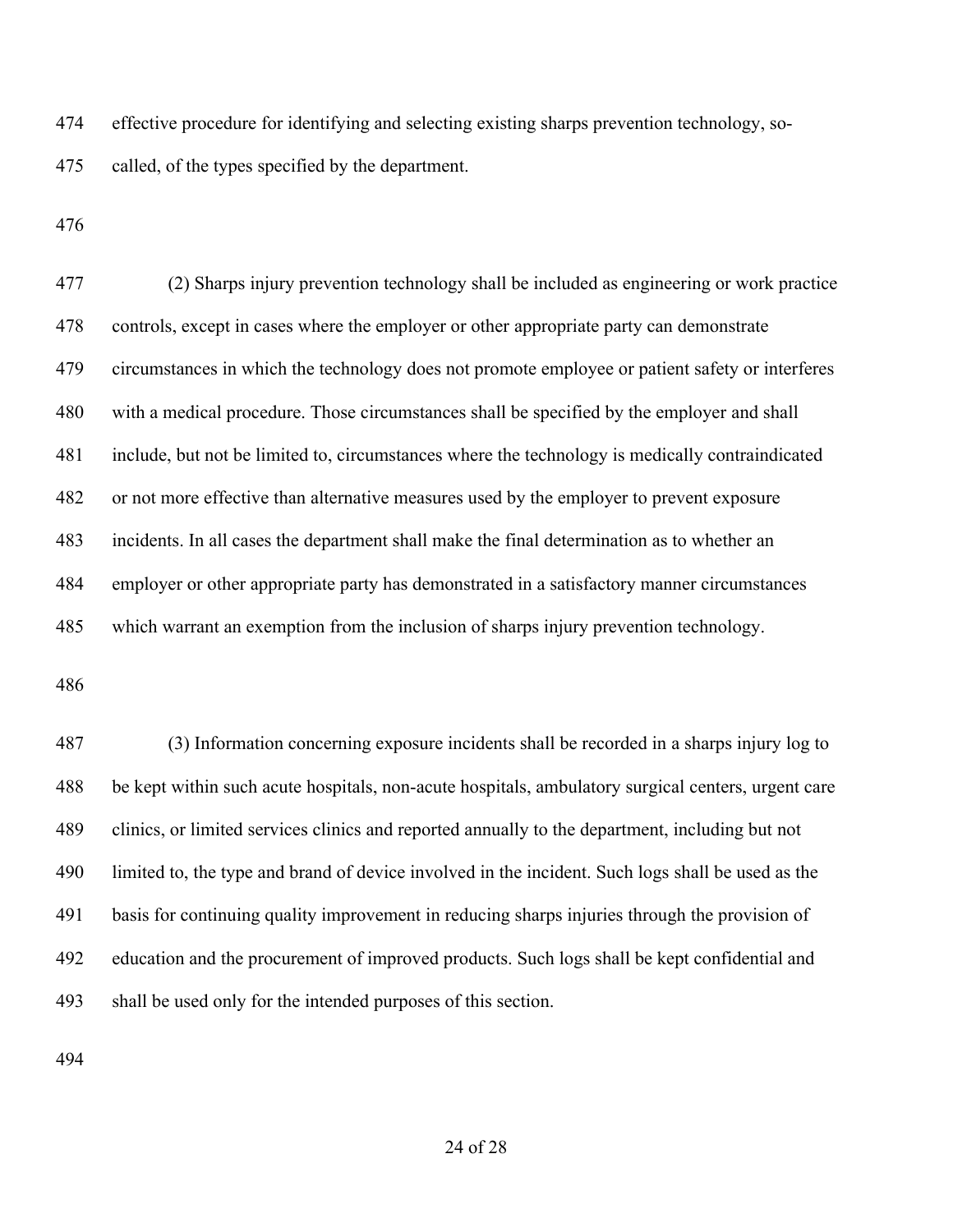(4) Written exposure control plans shall be updated when necessary to reflect progress in sharps prevention technology as determined by the department.

| 498 | (c) The department shall promulgate all rules and regulations pursuant to this section in          |
|-----|----------------------------------------------------------------------------------------------------|
| 499 | consultation with an advisory committee composed of, but not limited to: the department's          |
| 500 | director of infectious disease, a consumer to be selected by the commissioner, a technical expert  |
| 501 | to be selected by the commissioner, and a representative from the Massachusetts Nurses             |
| 502 | Association, the Massachusetts Association of Occupational and Environmental Medicine, the         |
| 503 | Massachusetts Medical Society and the Massachusetts Hospital Association.                          |
| 504 |                                                                                                    |
| 505 | The department, in consultation with the advisory committee, shall compile and maintain            |
| 506 | a list of needleless systems, needles and sharps, so-called, with engineered injury protections    |
| 507 | meeting the purposes of this section. The list shall be available to assist employers in complying |
| 508 | with rules and regulations promulgated in accordance with this section.                            |
| 509 |                                                                                                    |
| 510 | SECTION 14. Said chapter 111 is hereby amended by striking out section 53E, as so                  |
| 511 | appearing, and inserting in place thereof the following section:-                                  |
| 512 |                                                                                                    |
| 513 | The department shall promulgate regulations for the establishment of a patient and family          |
| 514 | advisory council at each hospital and ambulatory surgical center in the commonwealth. The          |
| 515 | council shall advise the hospital or ambulatory surgical center on matters including, but not      |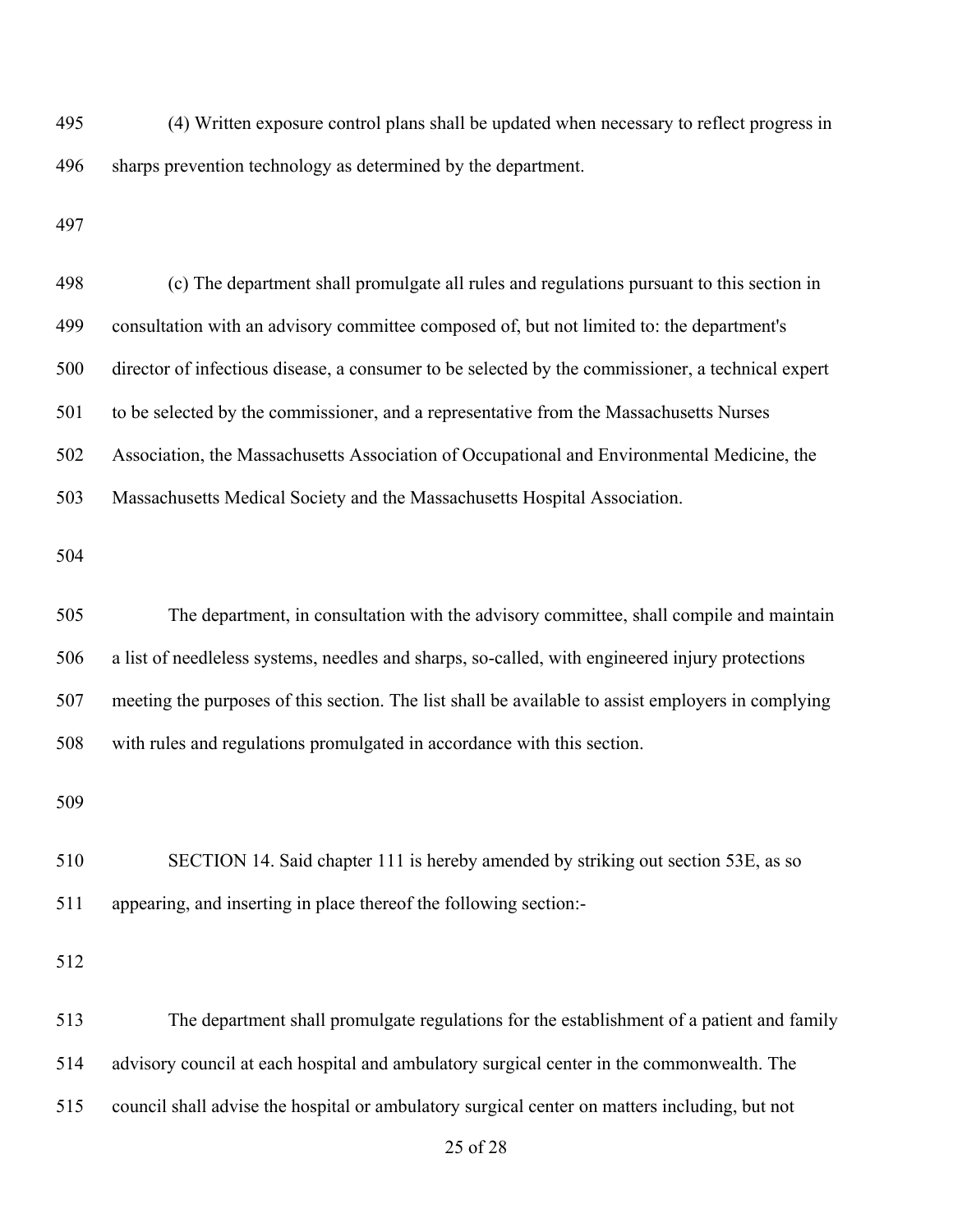limited to, patient and provider relationships, institutional review boards, quality improvement initiatives and patient education on safety and quality matters. Members of a council may act as reviewers of publicly reported quality information, members of task forces, members of awards committees for patient safety activities, members of advisory boards, participants on search committees and in the hiring of new staff, and may act as co-trainers for clinical and nonclinical staff, in-service programs, and health professional trainees or as participants in reward and recognition programs.

 SECTION 15. Said chapter 111 is hereby amended by striking out section 53F, as so appearing, and inserting in place thereof the following section:-

 The department shall require acute care hospitals, ambulatory surgical centers, urgent care clinics, and limited services clinics to have a suitable method for health care staff members, patients and families to request additional assistance directly from a specially-trained individual if the patient's condition appears to be deteriorating. The acute care hospital, ambulatory surgical center, urgent care clinic, or limited services clinic shall have an early recognition and response method most suitable for the hospital's, ambulatory surgical center's, urgent care clinic's, or limited services clinic's needs and resources, such as a rapid response team. The method shall be available 24 hours per day.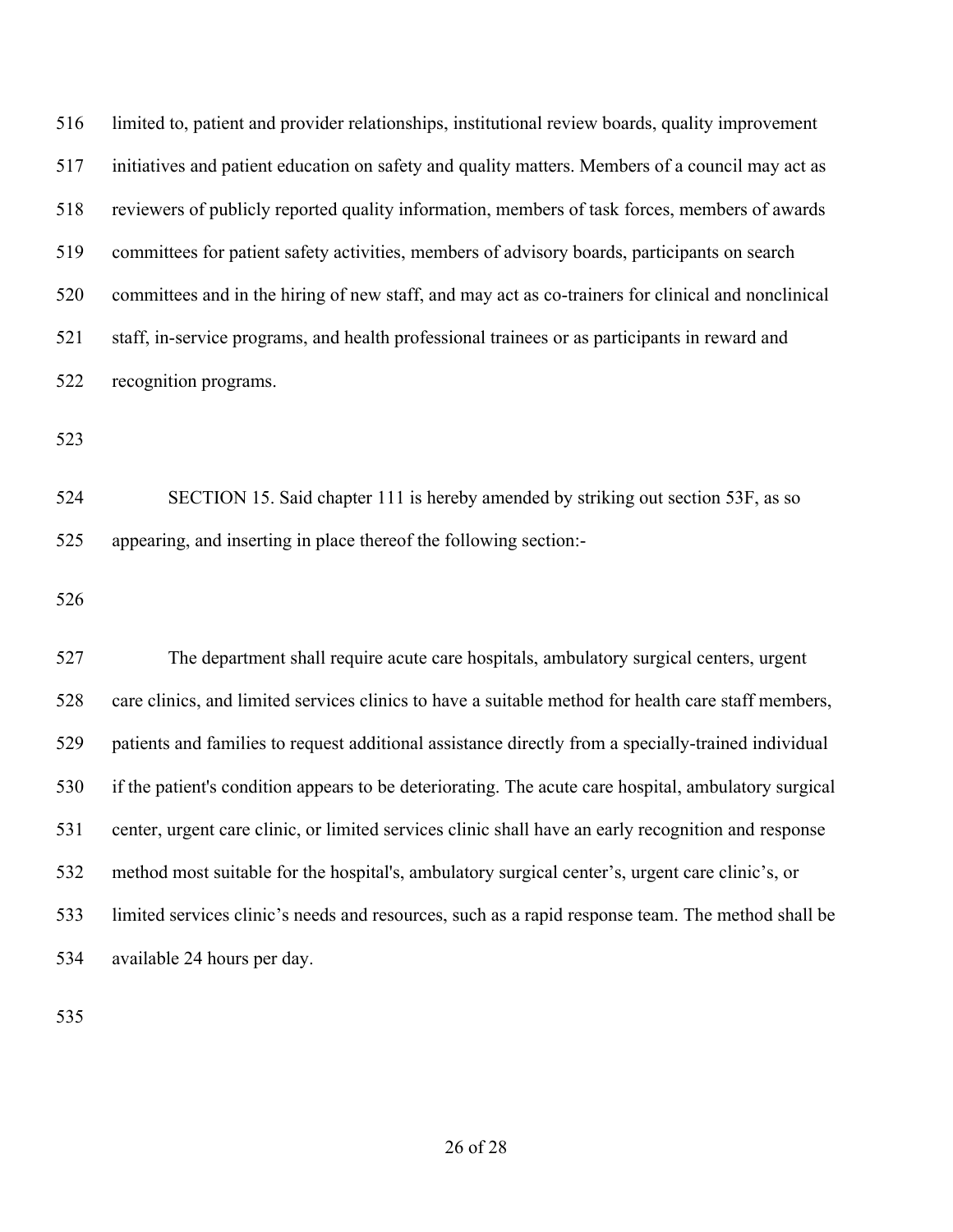SECTION 16. Section 203 of said chapter 111, as so appearing, is hereby amended by striking out paragraphs (a) through (d), inclusive, and inserting in place thereof the following four paragraphs:-

 (a) The by-laws of every licensed or public hospital, the by-laws of all medical staffs, and the by-laws of all ambulatory surgical centers and urgent care clinics shall contain provisions for reporting conduct by a health care provider that indicates incompetency in his specialty or conduct that might be inconsistent with or harmful to good patient care or safety. Said by-laws shall direct a procedure for investigation, review and resolutions of such reports.

 (b) Whenever, following review by a medical peer review committee of a licensed or public hospital, ambulatory surgical center, or urgent care clinic determination is reached that a health care provider's privileges should be suspended in the best interests of patient care, such committee shall immediately forward the recommendation to the executive committee of the medical staff and the institution's board of trustees for action. A provider whose privileges are suspended shall be entitled to notice and a prompt hearing following suspension, in accordance with the institution's medical staff by-laws.

 (c) An individual or institution, including a licensed or public hospital, ambulatory surgical center, urgent care clinic, physician credentialing verification service operated by a society or organization of medical professionals for the purpose of providing credentialing